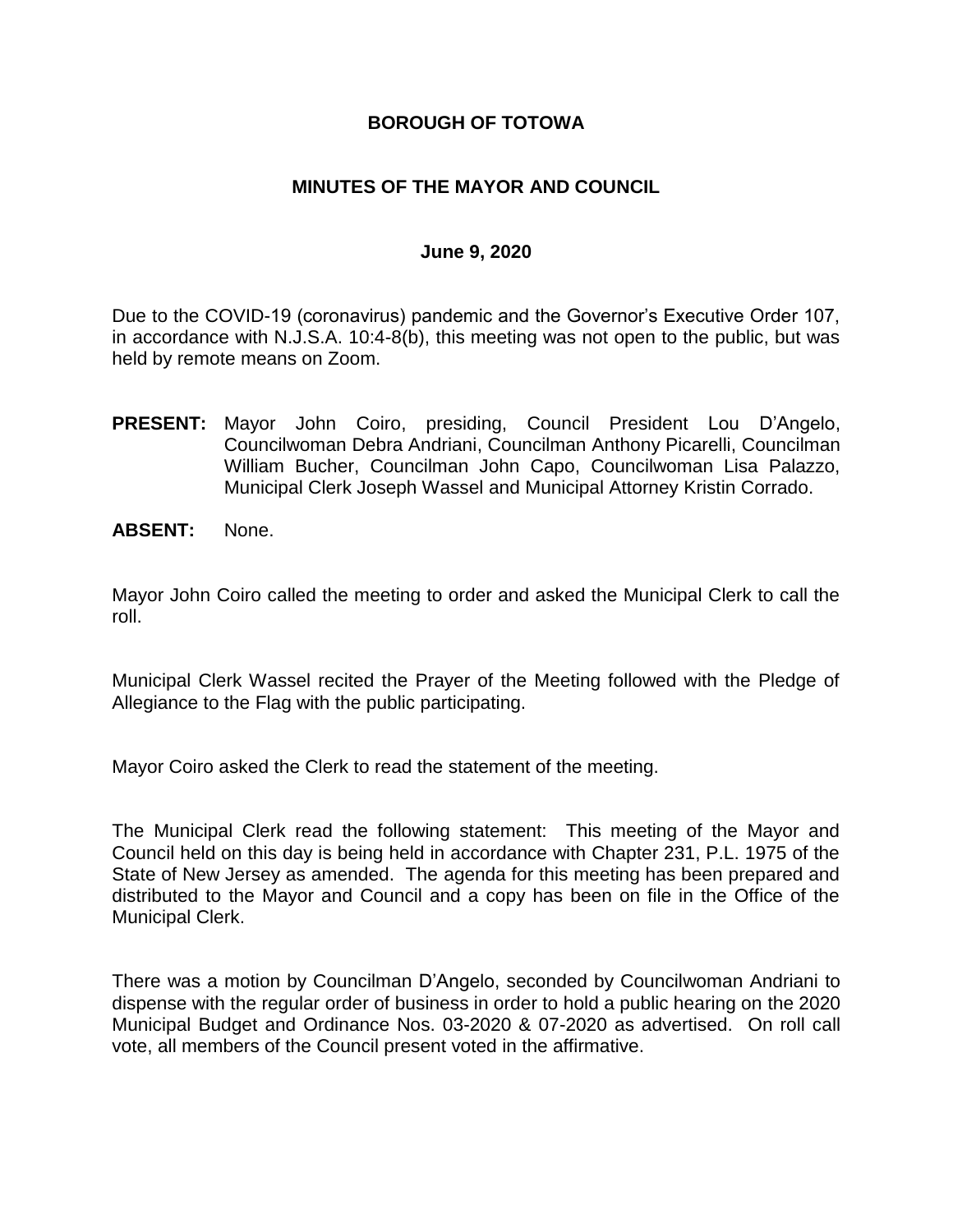Municipal Clerk Wassel announced that the 2020 Municipal Budget and Ordinance Nos. 03-2020 & 07-2020 have been advertised for public hearing for Tuesday, June 9, 2020.

Municipal Clerk Wassel read the Municipal Budget Notice.

There was a motion by Councilman D'Angelo, seconded by Councilwoman Andriani to adopt the following Resolution To Waive The Reading In Full Of The 2020 Municipal Budget. On roll call vote, all members of the Council present voted in the affirmative.

## RESOLUTION NO. 71-2020

## RESOLUTION TO WAIVE THE READING IN FULL OF THE 2020 MUNICIPAL BUDGET

WHEREAS, N.J.S.A. 40A:4-8 permits that the Budget as advertised may be read by its title providing that at least one week prior to the date of the hearing and at the hearing, a complete copy of the approved budget:

- a) shall be made available for public inspection; and
- b) shall be made available to each person upon request; and

WHEREAS, the Borough of Totowa has complied with the aforesaid requirements.

NOW, THEREFORE, BE IT RESOLVED, by the Mayor and Council that the Borough of Totowa is hereby permitted to waive the reading in full, of the Municipal Budget for the year ending December 31, 2020.

There was a motion by Councilman D'Angelo, seconded by Councilwoman Andriani to open the public hearing. On roll call vote, all members of the Council present voted in the affirmative.

Mayor Coiro asked if any citizens watching via Zoom wished to be heard on the 2020 Municipal Budget.

CITIZENS HEARD:

Minutes 06/09/2020 **Page 2**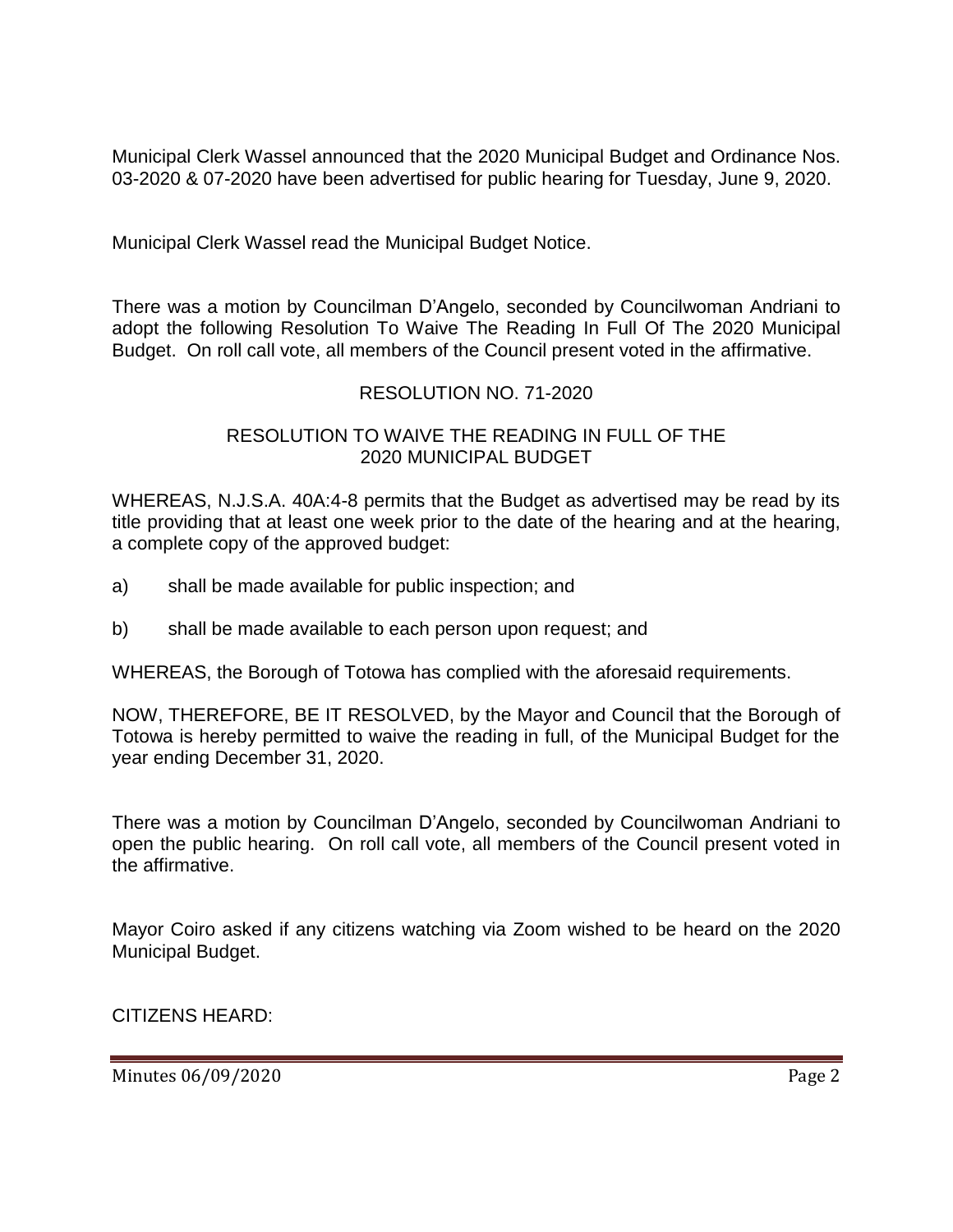Mayor Coiro announced that we have not received any emailed questions pertaining to the 2020 Municipal Budget.

There was a motion by Councilman D'Angelo, seconded by Councilwoman Andriani to close the public hearing. On roll call vote, all members of the Council present voted in the affirmative.

There was a motion by Councilman D'Angelo, seconded by Councilwoman Andriani to adopt the following Resolution Regarding Self-Examination Of The 2020 Municipal Budget. On roll call vote, all members of the Council present voted in the affirmative.

## RESOLUTION NO. 72-2020

#### RESOLUTION REGARDING SELF-EXAMINATION OF THE 2020 MUNICIPAL BUDGET

WHEREAS, N.J.S.A. 40A:4-78b has authorized the Local Finance Board to adopt rules that permit municipalities in sound fiscal condition to assume the responsibility, normally granted to the Director of the Division of Local Government Services, of conducting the annual budget examination; and

WHEREAS, N.J.A.C. 5:30-7 was adopted by the Local Finance Board on February 11, 1997; and

WHEREAS, pursuant to N.J.A.C. 5:30-7.2 thru 7.5 the Borough of Totowa has been declared eligible to participate in the program by the Division of Local Government Services, and the Chief Financial Officer has determined that the Borough meets the necessary conditions to participate in the program for the 2020 budget year.

NOW, THEREFORE, BE IT RESOLVED, by the Governing Body of the Borough of Totowa that in accordance with N.J.A.C. 5:30-7.6a & b and based upon the Chief Financial Officer's certification, the Governing Body has found the budget has met the following requirements:

- 1. That with reference to the following items, if applicable, the amounts have been calculated pursuant to law and appropriated as such in the budget.
	- a. Payment of interest and debt redemption charges
	- b. Deferred charges and statutory expenditures
	- c. Cash deficit of preceding year
	- d. Reserve for uncollected taxes
	- e. Other reserves and non-disbursement items
	- f. Any inclusions of amounts required for school purposes.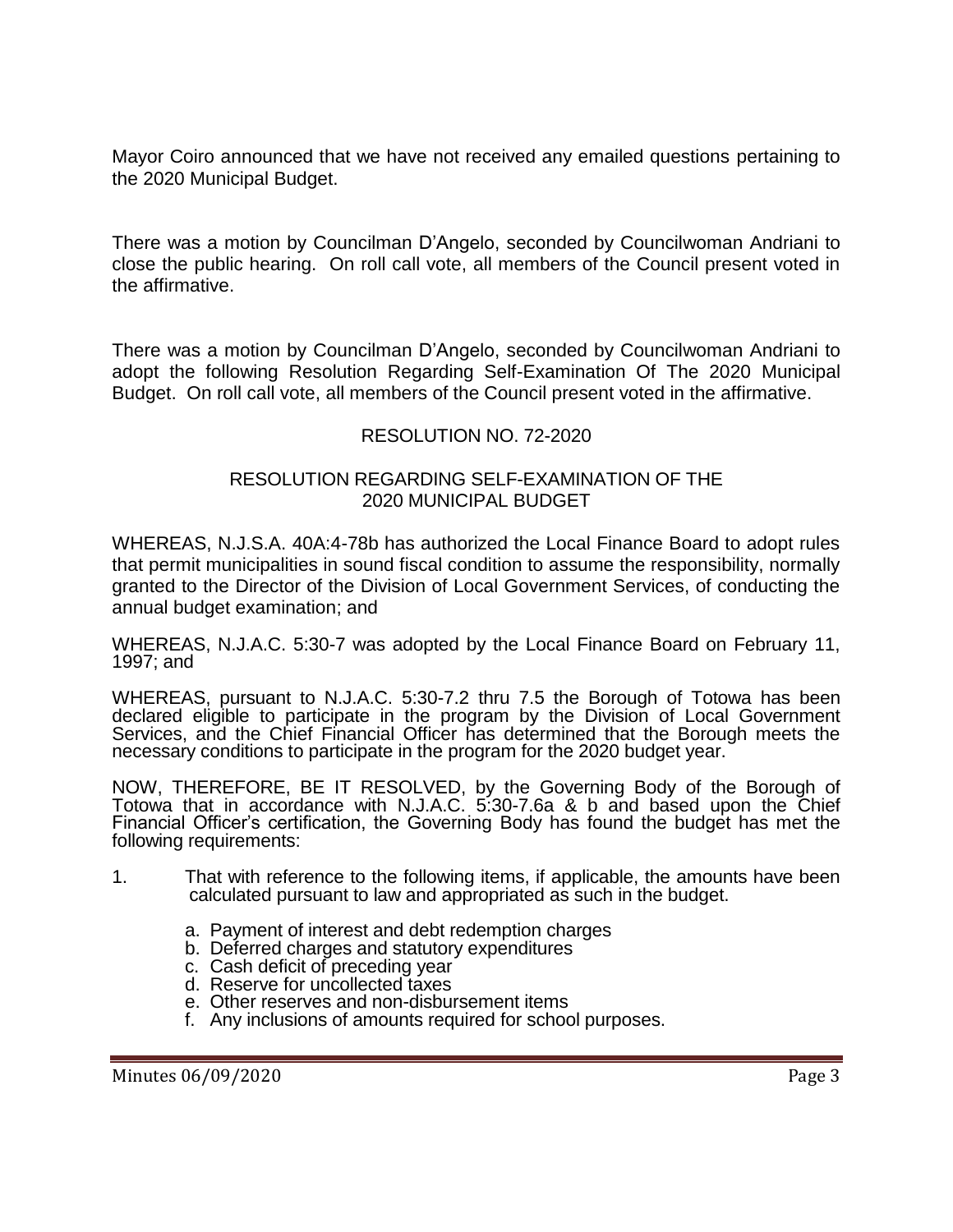- 2. That the provisions relating to limitation on increases of appropriations pursuant to N.J.S.A. 40A:4-45.2 and appropriations for exceptions to limits on appropriations found at 40A:4-45.3 et seq. are fully met. (Complies with the "CAP" law).
- 3. That the budget is in such form, arrangement, and content as required by the Local Budget Law and N.J.A.C. 5:30-4 and 5:30-5.
- 4. That pursuant to the Local Budget Law:
	- a. All estimates of revenue are reasonable, accurate, and correctly stated;
	- b. Items of appropriations are properly set forth
	- c. In itemization, form, arrangement, and content the budget will permit the exercise of the comptroller function within the municipality.
- 5. The budget and associated amendments have been introduced and publicly advertised in accordance with the relevant provisions of the Local Budget Law, except that failure to meet the deadlines of N.J.S.A. 40A:4-5 shall not prevent such certification.
- 6. That all other applicable statutory requirements have been fulfilled.

BE IT FURTHER RESOLVED, that a copy of this resolution be forwarded to the Director of the Division of Local Government Services.

There was a motion by Councilman D'Angelo, seconded by Councilwoman Andriani to approve Resolution No. 73-2020 To Adopt The 2020 Municipal Budget. On roll call vote, all members of the Council present voted in the affirmative.

Municipal Clerk Wassel read the legal notice and the title of Ordinance No. 03-2020.

There was a motion by Councilman D'Angelo, seconded by Councilwoman Andriani to open the public hearing. On roll call vote, all members of the Council present voted in the affirmative.

Mayor Coiro asked if any citizens watching via Zoom wished to be heard on Ordinance No. 03-2020.

CITIZENS HEARD: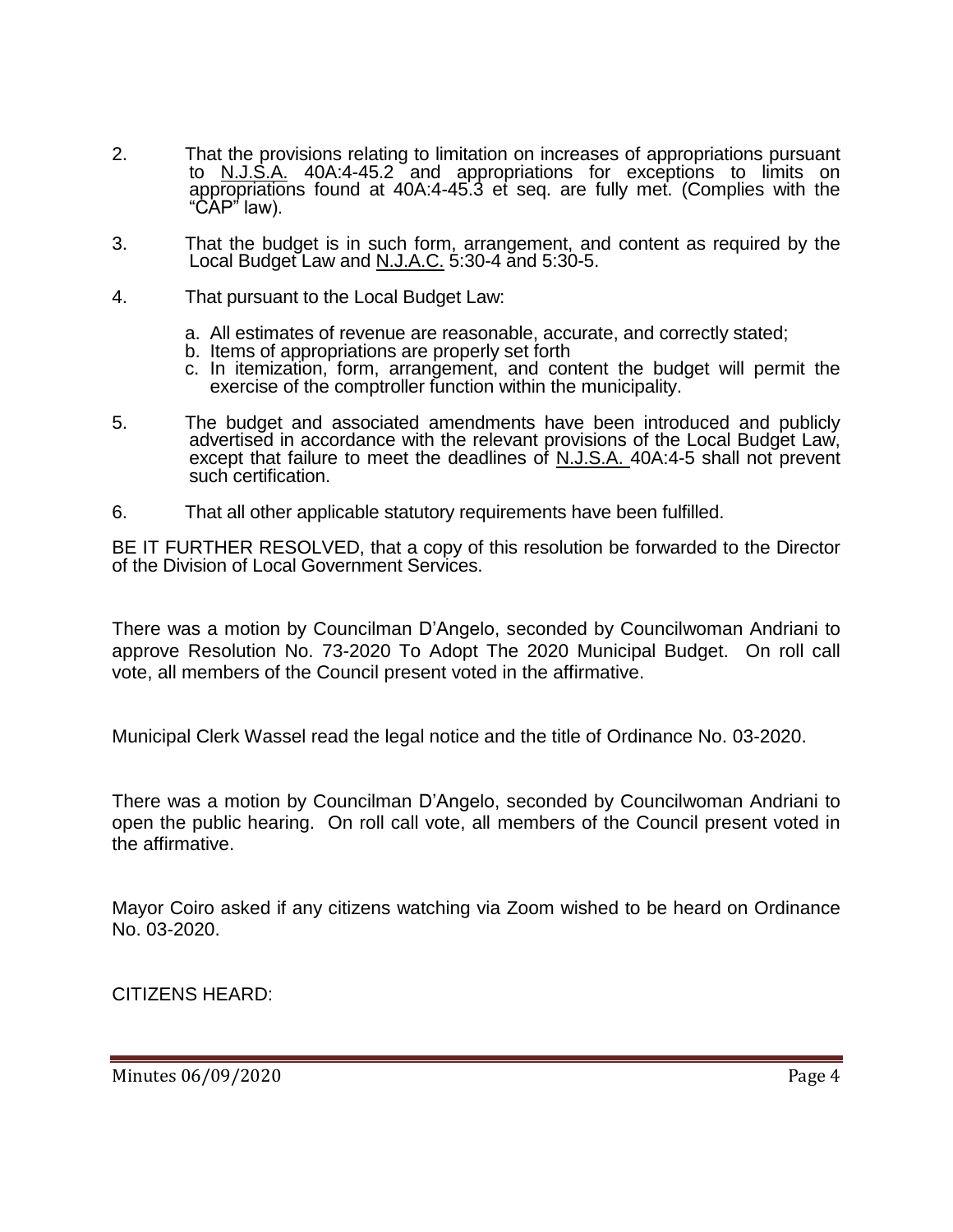Mayor Coiro announced that we have not received any emailed questions pertaining to Ordinance No. 03-2020.

There was a motion by Councilman D'Angelo, seconded by Councilwoman Andriani to close the public hearing. On roll call vote, all members of the Council present voted in the affirmative.

Municipal Clerk Wassel read Ordinance No. 03-2020 by title:

### **ORDINANCE NO. 03-2020**

### **ORDINANCE OF THE BOROUGH OF TOTOWA AUTHORIZING THE EXECUTION OF A FINANCIAL AGREEMENT WITH RESPECT TO A PORTION OF CERTAIN PROPERTY IDENTIFIED ON THE BOROUGH'S TAX MAPS AS BLOCK 154, LOT 19.07 LOCATED WITHIN THE NORTH JERSEY DEVELOPMENTAL CENTER REDEVELOPMENT AREA**

There was a motion by Councilman D'Angelo, seconded by Councilwoman Andriani to adopt Ordinance No. 03-2020 on second and final reading. On roll call vote, all members of the Council present voted in the affirmative.

Municipal Clerk Wassel read the legal notice and the title of Ordinance No. 07-2020.

There was a motion by Councilman D'Angelo, seconded by Councilwoman Andriani to open the public hearing. On roll call vote, all members of the Council present voted in the affirmative.

Mayor Coiro asked if any citizens watching via Zoom wished to be heard on Ordinance No. 07-2020.

### CITIZENS HEARD:

Mayor Coiro announced that we have not received any emailed questions pertaining to Ordinance No. 07-2020.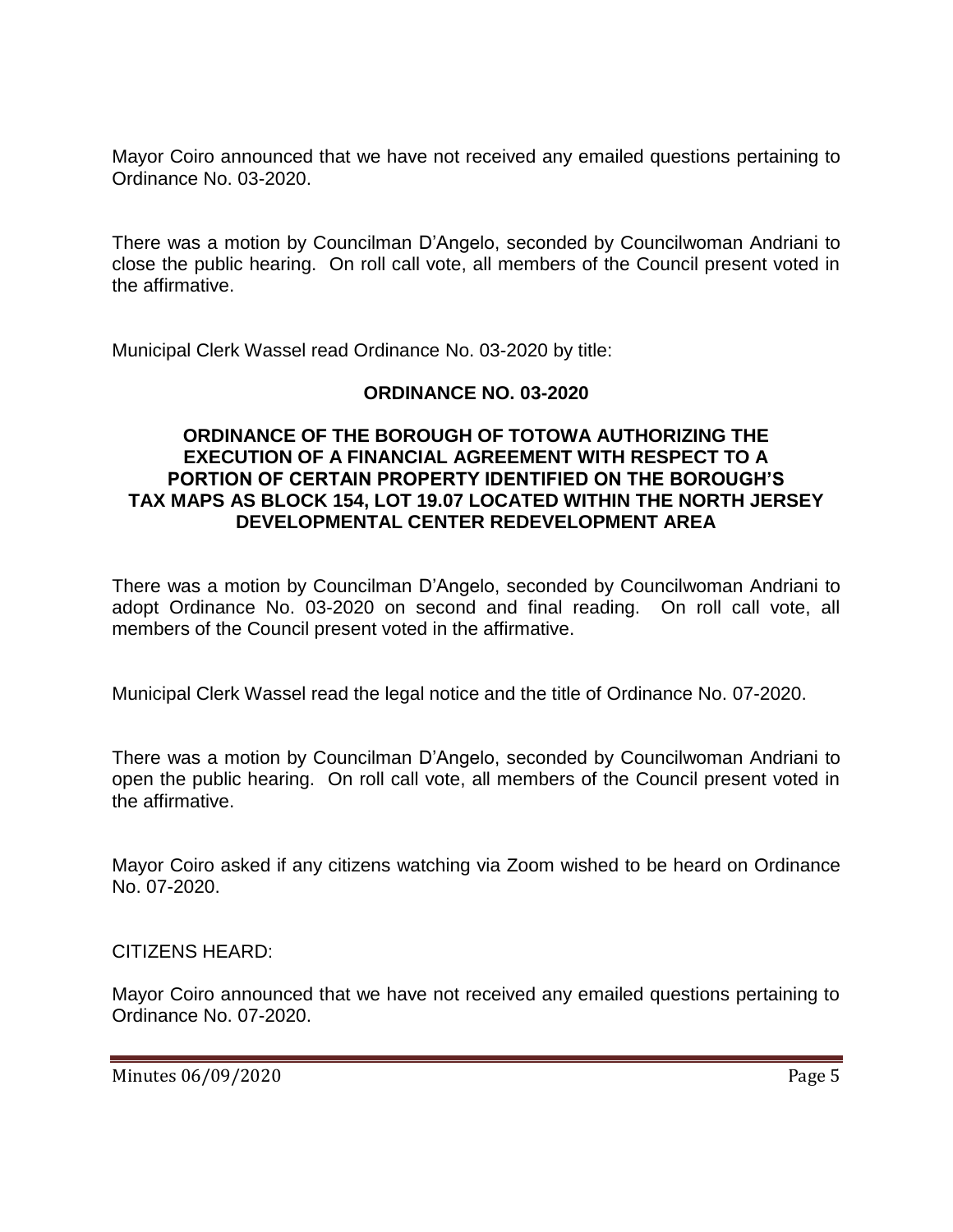There was a motion by Councilman D'Angelo, seconded by Councilwoman Andriani to close the public hearing. On roll call vote, all members of the Council present voted in the affirmative.

Municipal Clerk Wassel read Ordinance No. 07-2020 by title:

## **ORDINANCE NO. 07-2020**

### **AN ORDINANCE TO AMEND THE CODE OF THE BOROUGH OF TOTOWA CHAPTER 398 ENTITLED "VEHICLES AND TRAFFIC", ARTICLE II, "PARKING", SECTION 12, "MUNICIPAL PARKING LOTS"**

There was a motion by Councilman D'Angelo, seconded by Councilwoman Andriani to adopt Ordinance No. 07-2020 on second and final reading. On roll call vote, all members of the Council present voted in the affirmative.

There was a motion by Councilman D'Angelo, seconded by Councilwoman Andriani to revert to the regular order of business. On roll call vote, all members of the Council present voted in the affirmative.

Mayor Coiro asked if any members of the Council, the Municipal Clerk or the Municipal Attorney wished to address the Council.

There were no reports.

Mayor Coiro asked if any citizens watching via Zoom wished to be heard on any matter.

### CITIZENS HEARD:

Mayor Coiro announced that we have not received any emailed questions pertaining to the public portion of the meeting through 7:30 p.m.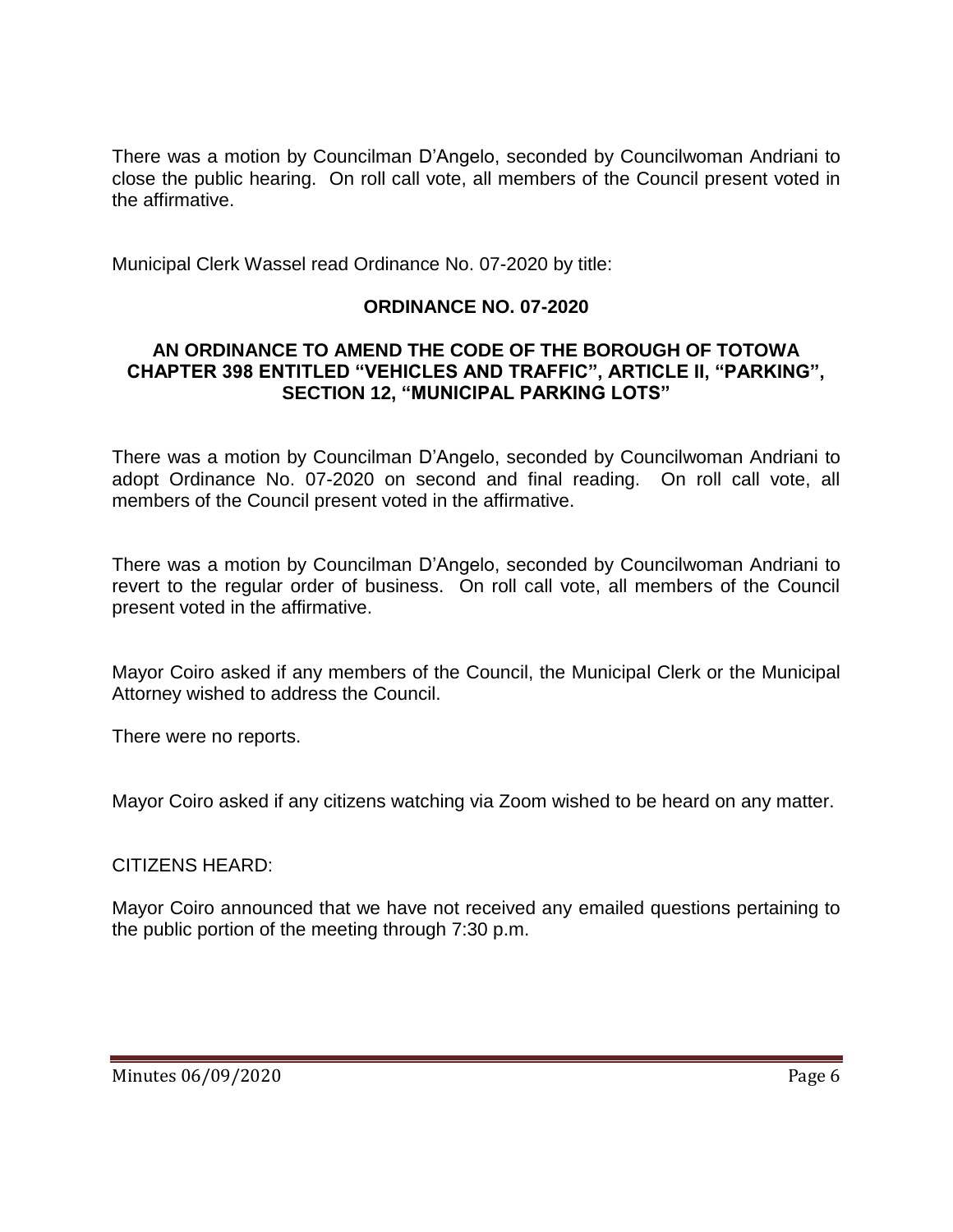There was a motion by Councilman D'Angelo, seconded by Councilwoman Andriani to approve the Minutes of the Mayor and Council for the Youth Week meeting of May 26, 2020. On roll call vote, all members of the Council present voted in the affirmative. Councilman Bucher and Councilman Capo abstained from the voting.

## COMMITTEE ON FINANCE:

There was a motion by Councilman Picarelli, seconded by Councilman D'Angelo to approve Resolution No. 2020-13 for the payment of bills. On roll call vote, all members of the Council present voted in the affirmative.

There was a motion by Councilman Picarelli, seconded by Councilman D'Angelo to adopt the following resolution to effectuate the redemption of Tax Sale Certificate Number 18-00007 for 8 Floyd Drive, Block 173, Lot 21.11. On roll call vote, all members of the Council present voted in the affirmative.

## RESOLUTION

Tax Sale Certificate Number 18-00007 Block 173, Lot 21.11

Property: 8 Floyd Dr., Totowa, New Jersey 07512 Owner: Anthony & Lucy Convertino

WHEREAS, at the Municipal Tax Sale on October 24, 2019, a lien was sold on Block 173, Lot 21.11; and

WHEREAS, this lien known as Tax Sale Certificate Number 18-00007, was sold to Matthew Bariso for a 0% redemption fee and a premium of \$3,000.00; and

WHEREAS, Anthony & Lucy Convertino, the owner of the property, has effected redemption of Tax Sale Certificate Number 18-00007 in the amount of \$1,658.01 as of June 9, 2020.

NOW, THEREFORE, BE IT RESOLVED, that the Mayor and Council of the Borough of Totowa do hereby authorize the Treasurer to issue a check in the amount of \$1,658.01 payable to Matthew Bariso for the redemption of Tax Sale Certificate Number 18-00007.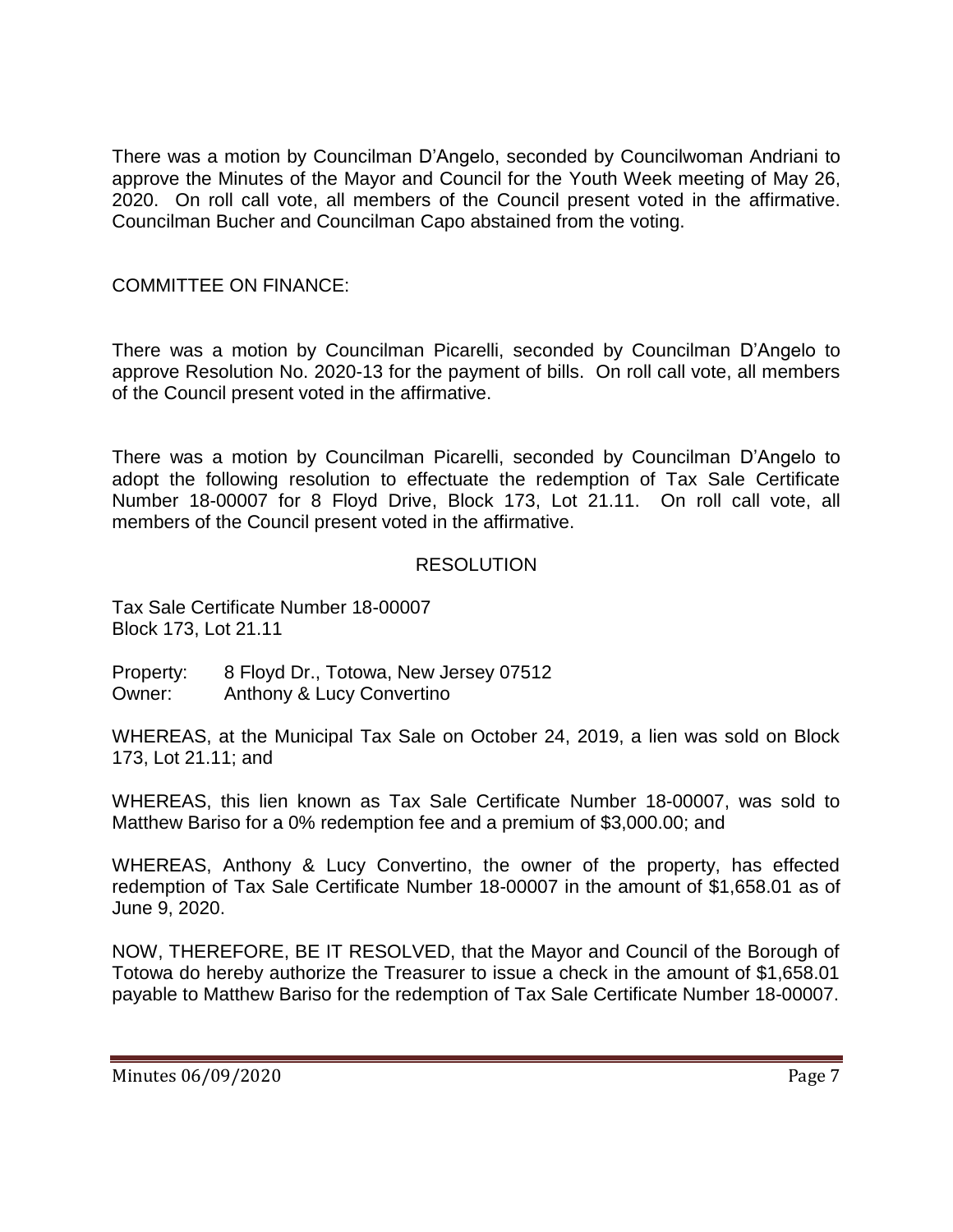BE IT FURTHER RESOLVED, that the Mayor and Council do hereby authorize the Treasurer to issue a check in the amount of \$3,000.00 (premium) to the aforementioned Lien Holder.

There was a motion by Councilman Picarelli, seconded by Councilman D'Angelo to adopt the following resolution authorizing a tax refund for Michael A. Hodges, 6 Yorktown Lane, Block 9.12, Lot 87, Qualifier C0703 due to a 100% Exemption for a 100% permanent and total disability. On roll call vote, all members of the Council present voted in the affirmative.

## RESOLUTION

WHEREAS, Michael A. Hodges, 6 Yorktown Lane, has applied for a 100% exemption for a 100% permanent and total disability due to a wartime service connected disability; and

WHEREAS, he meets all the requirements for the exemption, and his 100 % disability became effective on March 27, 2018; and

WHEREAS, he is "Exempt" from real estate taxes for 2020; and

WHEREAS, he purchased Block 9.12 Lot 87 Qualifier C0703 on May15, 2020; and

WHEREAS, he paid the 2nd quarter taxes from May 15, 2020, in the amount of \$1,455.57, therefore he is entitled to a refund of \$1,455.57.

NOW, THEREFORE, BE IT RESOLVED, by the Mayor and Council of the Borough of Totowa that the Treasurer is authorized to refund \$1,455.57 to Michael A. Hodges, and upon paying the refund due to the Taxpayer, this property will be exempted from future tax payments.

COMMITTEE ON PUBLIC SAFETY:

There was a motion by Councilman D'Angelo, seconded by Councilman Capo to approve payment of the annual garage rent for 2020 to Volunteer Fire Company No. 1 and to Riverview Park Fire Company, Inc. On roll call vote, all members of the Council present voted in the affirmative.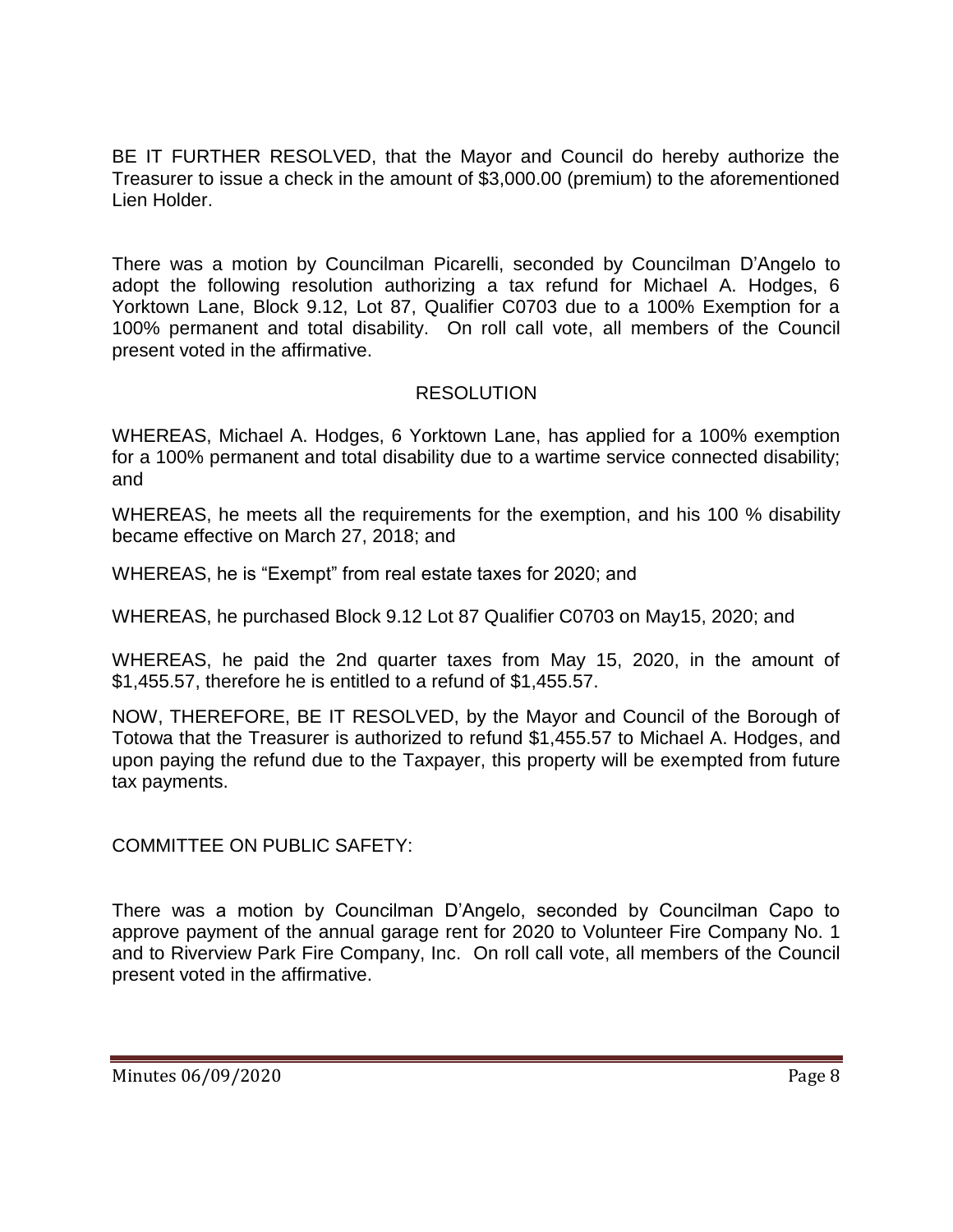There was a motion by Councilman D'Angelo, seconded by Councilman Capo to adopt the following Resolution Authorizing The Purchase And Delivery Of A Lucas Chest Compression System And Accessories For The Borough Of Totowa First Aid Squad. On roll call vote, all members of the Council present voted in the affirmative.

## RESOLUTION NO. 74-2020

#### RESOLUTION AUTHORIZING THE PURCHASE AND DELIVERY OF A LUCAS CHEST COMPRESSION SYSTEM AND ACCESSORIES FOR THE BOROUGH OF TOTOWA FIRST AID

WHEREAS, SARS-CoV-2 is the virus that causes Coronavirus Disease 19 ("Covid-19"), a contagious and at times fatal, respiratory disease; and

WHEREAS, by Executive Order No. 103 dated March 9, 2020, Governor Phil Murphy declared a Public Health Emergency and State of Emergency in the State of New Jersey in response to the Covid-19 outbreak; and

WHEREAS, the Borough of Totowa First Aid Squad is a volunteer organization comprised of professional EMT's and first responders; and

WHEREAS, the Borough of Totowa First Aid Squad Director has advised the Mayor and Council of the Borough of Totowa that manual CPR is a possible transmission route for the First Aid Squad caregivers because the mouth and nose of the EMT comes in close contact with the mouth and nose of the patient; and

WHEREAS, the Borough of Totowa First Aid Squad Director has requested the purchase and delivery of a chest compression device which will serve as a possible protective method to perform CPR in order to reduce Covid-19 transmission to caregivers; and

WHEREAS, the Mayor and Council of the Borough of Totowa have determined that there is a need for this equipment which will ensure the safety and well-being of our volunteer EMT's and first responders; and

WHEREAS, the Mayor and Council of the Borough of Totowa desire to authorize the purchase and delivery of this equipment for the Borough of Totowa First Aid Squad; and

WHEREAS, Stryker Medical, P.O. Box 93308, Chicago, Illinois 60673-3308 has submitted a proposal dated May 14, 2020 for the purchase and delivery of one Lucas Chest Compression System and related accessories in the amount of \$16,098.34, a copy of which is on file in the office of the Borough of Totowa Municipal Clerk.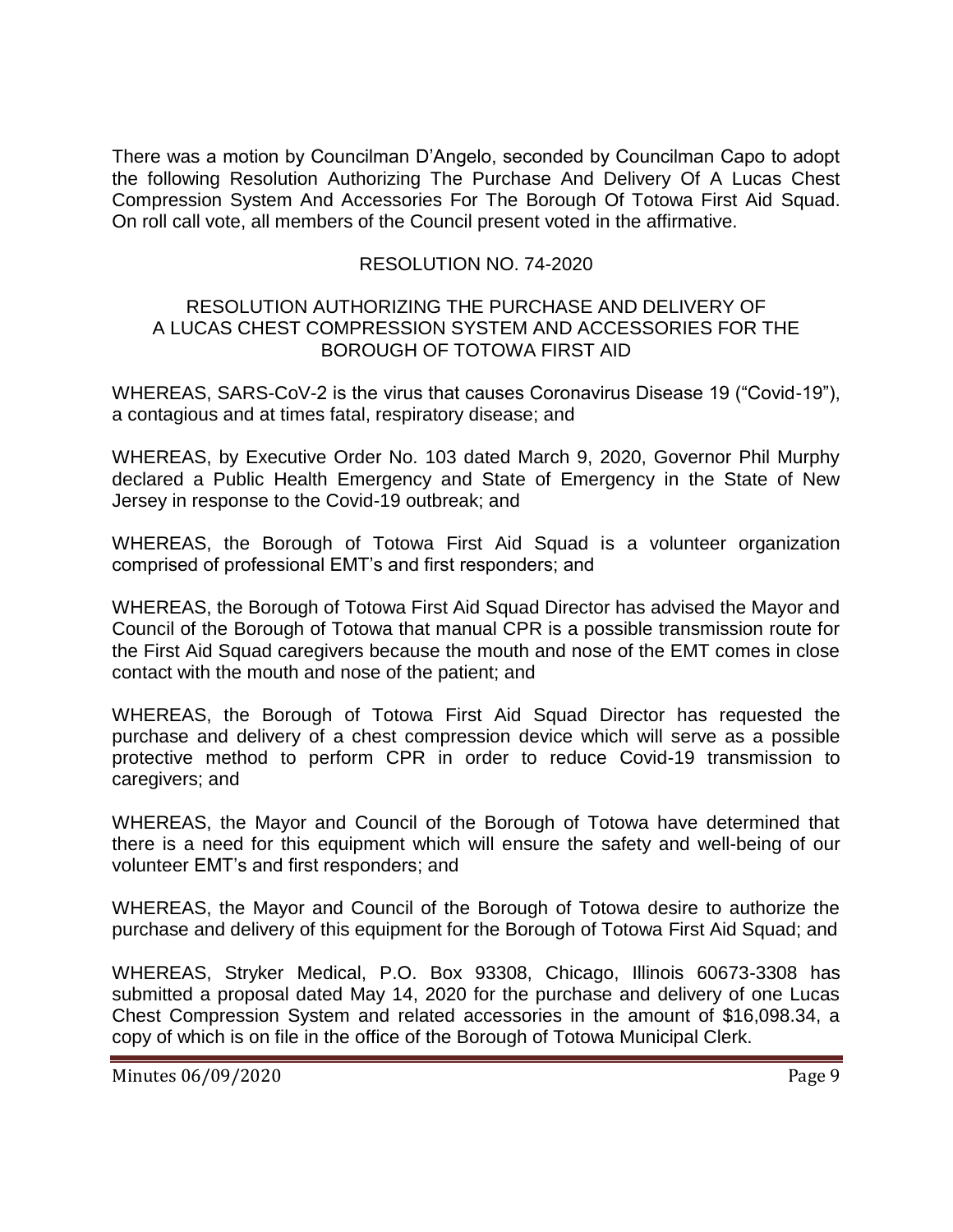NOW, THEREFORE, BE IT RESOLVED, that the Mayor and Council of the Borough of Totowa do hereby authorize the purchase and delivery of one Lucas Chest Compression System and related accessories from Stryker Medical in the amount of \$16,098.34.

BE IT FURTHER RESOLVED, that the Mayor and Municipal Council of the Borough of Totowa do hereby authorize the Municipal Clerk and First Aid Squad Director to execute any and all instruments relating thereto.

COMMITTEE ON PUBLIC WORKS:

Upon the recommendation of the Committee, there was a motion by Councilman Bucher, seconded by Councilwoman Palazzo to hire Sam Ferraro as Meter Reader for the Department of Public Works. On roll call vote, all members of the Council present voted in the affirmative.

There was a motion by Councilman Bucher, seconded by Councilwoman Palazzo to adopt the following Resolution Authorizing The Purchase And Installation Of A New Drive For The Shepherds Lane Pump Station. On roll call vote, all members of the Council present voted in the affirmative.

## RESOLUTION NO. 75-2020

## RESOLUTION AUTHORIZING THE PURCHASE AND INSTALLATION OF A NEW DRIVE FOR THE SHEPHERDS LANE PUMP STATION

WHEREAS, the Borough of Totowa Department of Public Works ("DPW") Superintendent has advised the Mayor and Council of the Borough of Totowa that the drive at the Shepherds Lane Pump Station is not working satisfactorily and must be replaced; and

WHEREAS, the Pump Station services the residents of the Borough of Totowa by collecting sanitary sewerage waste from individual users throughout the municipality where it is processed and conveyed to the Passaic Valley Sewerage Commission located in Newark, New Jersey for proper treatment and disposal; and

WHEREAS, the Borough of Totowa DPW Superintendent solicited quotes from companies experienced in the servicing of drives; and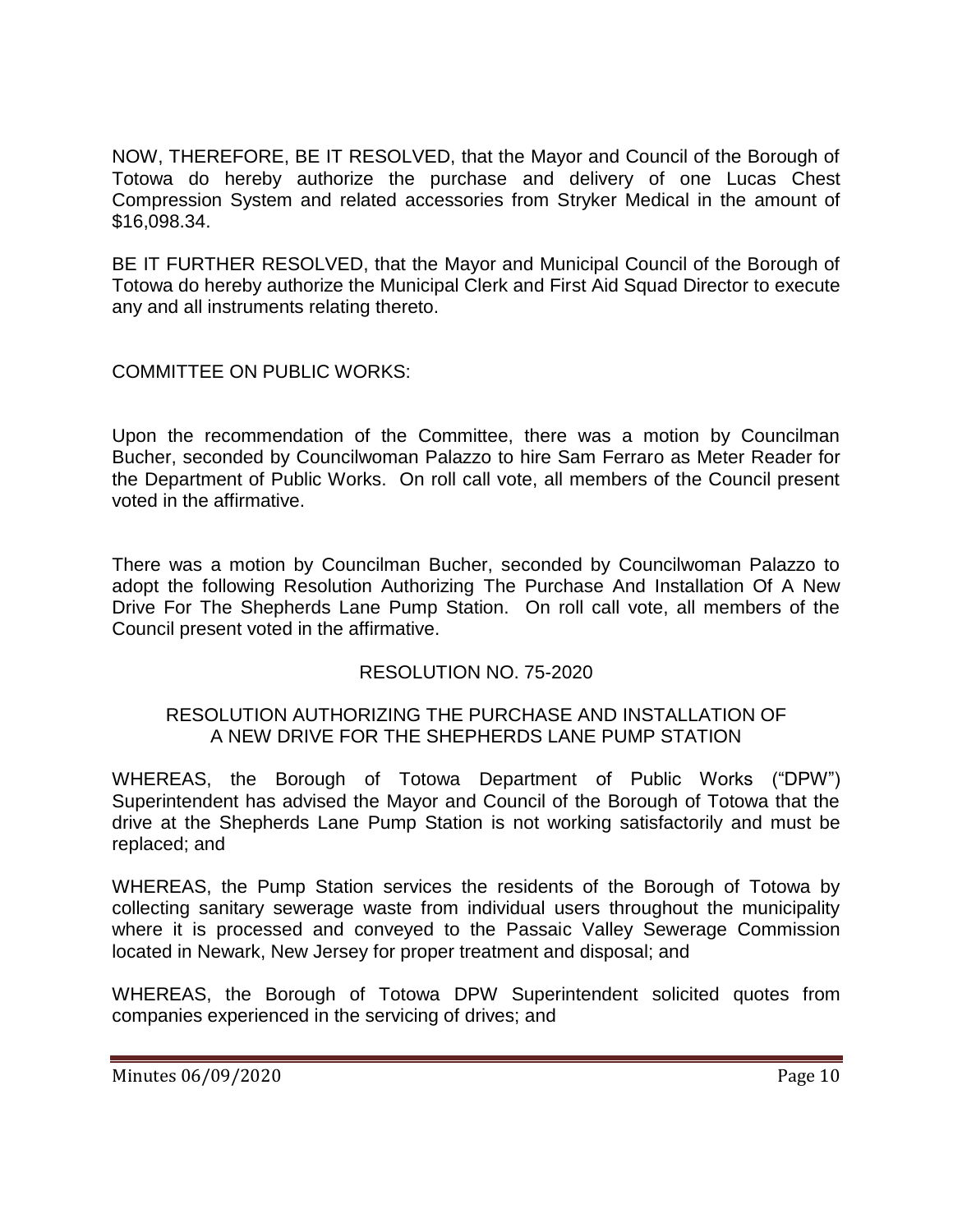WHEREAS, Electronic Drives & Controls, Inc., 17 Eastmans Road, Parsippany, New Jersey 07054 has submitted a proposal for the removal of the existing drive and installation and programming of a new drive in the amount of 14,289.00, a copy of which is on file on the office of the Borough of Totowa Municipal Clerk; and

WHEREAS, the Mayor and Council of the Borough of Totowa desire to authorize the purchase and installation of a new drive at the Shepherds Lane Pump Station.

NOW, THEREFORE, BE IT RESOLVED, that the Mayor and Council of the Borough of Totowa do hereby accept the proposal submitted by Electronic Drives & Controls, Inc. for the purchase and installation of a new drive at the Shepherds Lane Pump Station in the amount of \$14,289.00.

BE IT FURTHER RESOLVED, that the Mayor and Council of the Borough of Totowa do hereby authorize the Municipal Clerk and DPW Superintendent to execute any and all necessary instruments relating thereto.

COMMITTEE ON ENGINEERING & PUBLIC PROPERTY:

A letter was received from the Totowa Library requesting permission to use the six parking spaces in the rear of the building closest to the library as a curbside pickup area for their patrons beginning on or around June 8, 2020. There was a motion by Councilman Capo, seconded by Councilwoman Andriani to grant permission. On roll call vote, all members of the Council present voted in the affirmative.

A letter was received from the Totowa Library requesting permission to use the Municipal Parking Lot in the rear of the building on June 10, 2020 (rain date: June  $13<sup>th</sup>$ ) from 6:00 – 8:00 p.m. for a family game night. There was a motion by Councilman Capo, seconded by Councilwoman Andriani to grant permission. On roll call vote, all members of the Council present voted in the affirmative.

COMMITTEE ON LIAISON & INSPECTION:

There was a motion by Councilwoman Andriani, seconded by Councilman Bucher to adopt the following Resolution Authorizing The Funding Agreement Between The Borough Of Totowa And Community Options, Inc. For 20 Maple Lane. On roll call vote, all members of the Council present voted in the affirmative.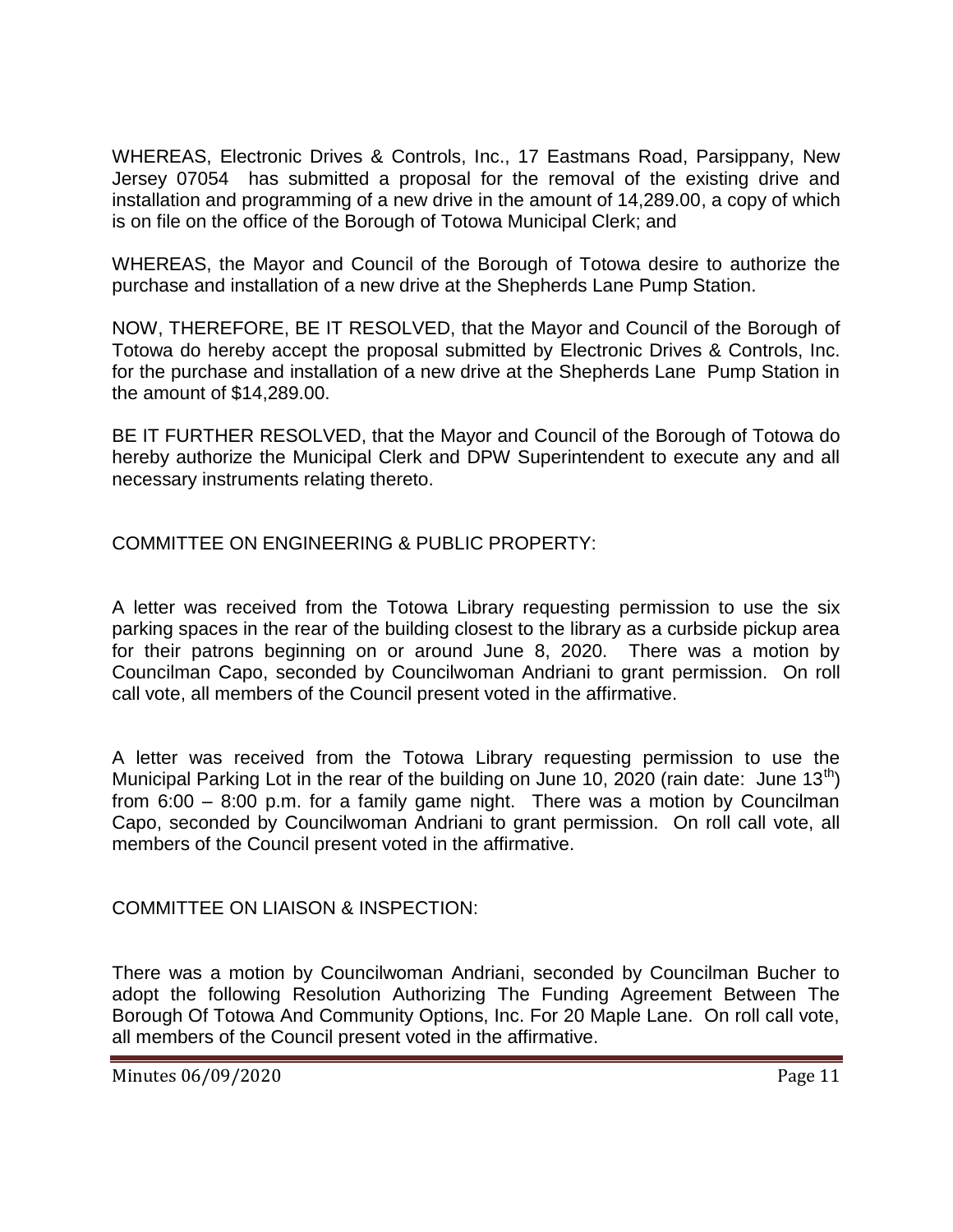## RESOLUTION NO. 76-2020

## RESOLUTION AUTHORIZING THE FUNDING AGREEMENT BETWEEN THE BOROUGH OF TOTOWA AND COMMUNITY OPTIONS, INC. FOR 20 MAPLE LANE

WHEREAS, pursuant to the Fair Housing Act, P.L. 1985, c. 222 (the "Act"), municipalities in the State of New Jersey are required to provide their fair share of housing that is affordable to very-low, low and moderate-income households in accordance with the provisions of the Act; and

WHEREAS, in July of 2015, the Borough of Totowa voluntarily brought a declaratory judgment action pursuant to the procedures set forth by the Supreme Court in In Re Adoption of N.J.A.C. 5:96, 221 N.J. 1 (201) ("Mt. Laurel IV") seeking approval of a Housing Element and Fair Share Plan that satisfied the Borough's obligation to provide for its fair share of the regional need of low and moderate income housing; and

WHEREAS, by Order dated June 20, 2018, the Honorable Thomas F. Brogan, P.J.Cv., approved a settlement agreement between the Borough of Totowa and Fair Share Housing Center, which established the Borough's affordable housing obligations; and

WHEREAS, Community Options, Inc., 16 Farber Road, Princeton, New Jersey 08540 has acquired the real property located at 20 Maple Lane, Totowa New Jersey 07512 (the "property") for the purpose of renovating, creating and operating a group home for very-low income qualified individuals with developmental disabilities; and

WHEREAS, the group home will consist of 4 bedrooms; and

WHEREAS, in accordance with the above-referenced settlement agreement, the Borough of Totowa administers an Affordable Housing Trust Fund; and

WHEREAS, Community Options, Inc. and the Borough of Totowa desire to restrict the property for use as a very low income affordable housing for income qualified individuals with developmental disabilities; and

WHEREAS, the Mayor and Council of the Borough of Totowa desire to authorize the expenditure of funds from the Affordable Housing Trust Fund to partially reimburse Community Options, Inc., for the creation of the Group Home Project; and

WHEREAS, more specifically, the Borough will authorize the expenditure of the sum of \$15,000.00 per creditable bedroom in consideration of Community Options, Inc., executing a Declaration of Covenants, Condition and Restrictions (the "Declaration"), which shall be recorded in the Office of the Passaic County Clerk; and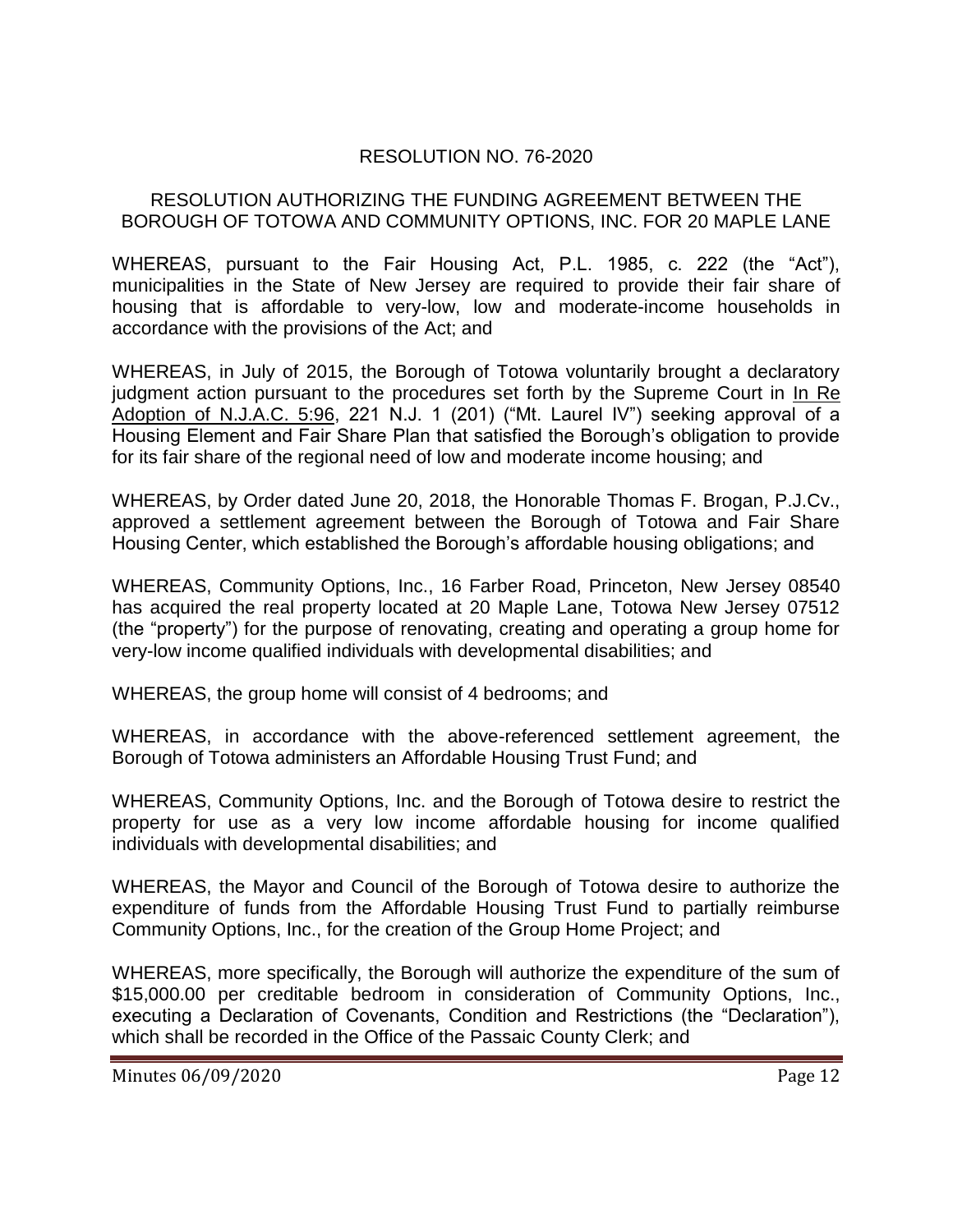WHEREAS, the Declaration shall implement affordable housing control on the Property and shall ensure that the Property remains affordable to very low income qualified individuals with developmental disabilities for a period of no less than 30 years; and

WHEREAS, pursuant to the Declaration, the Property shall be a part of the Borough of Totowa's Affordable Housing Program subject to the rules and regulations of the Totowa Affordable Housing Program and COAH and/or its successors and assigns in accordance with applicable law; and

WHEREAS, the Group Home Project shall provide the Borough of Totowa with credits for the 5 bedroom group home towards the Borough of Totowa's fair share affordable housing obligation.

NOW, THEREFORE, BE IT RESOLVED, that the Mayor and Council of the Borough of Totowa do hereby authorize the Borough of Totowa to enter into a Funding Agreement with Community Options, Inc. for 20 Maple Lane, Totowa, New Jersey 07512.

BE IT FURTHER RESOLVED, that the Municipal Council of the Borough of Totowa does hereby authorize the Mayor and Municipal Clerk to execute any and all necessary instruments relating thereto.

There was a motion by Councilwoman Andriani, seconded by Councilman Bucher to adopt the following Resolution Authorizing A Home Improvement Program Agreement Between The Borough Of Totowa And Monwar Shahid And Shema Khanom For 21 Mair Avenue. On roll call vote, all members of the Council present voted in the affirmative.

## RESOLUTION NO. 77-2020

### RESOLUTION AUTHORIZING A HOME IMPROVEMENT PROGRAM AGREEMENT BETWEEN THE BOROUGH OF TOTOWA AND MONWAR SHAHID AND SHEMA KHANOM FOR 21 MAIR AVENUE

WHEREAS, the Borough of Totowa Home Improvement Program ("HIP") was created by the Borough of Totowa to provide funds to assist properties occupied by low and moderate income households to correct existing interior and exterior health, safety and code substandard conditions of major housing systems in conformity with the standards of the New Jersey State Housing Code, N.J.A.C. 5:28 and the Rehabilitation Subcode, N.J.A.C. 5:23-6; and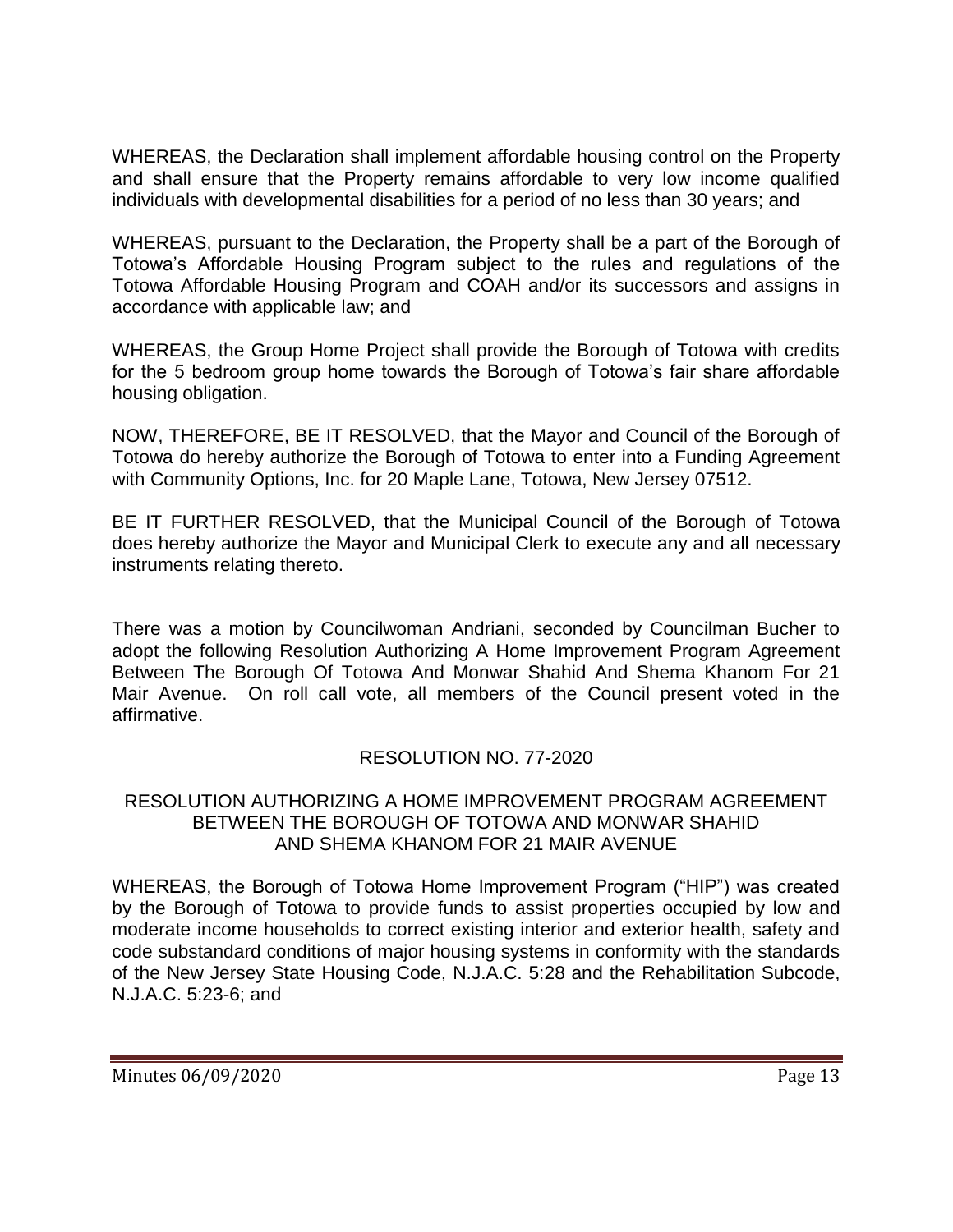WHEREAS, the HIP is guided by N.J.A.C.5:93-5.2 and in accordance with the New Jersey Department of Community Affairs ("DCA") Council on Affordable Housing ("COAH") regulations; and

WHEREAS, the Borough of Totowa has contracted with Community Grants, Planning and Housing LLC ("CGP&H"), a private consulting company specializing in the implementation of publicly-funded housing rehabilitation programs, to administer the HIP; and

WHEREAS, the HIP received an application for a Home Improvement Construction loan from Monwar Shahid and Shema Khanom for the property located at 21 Mair avenue, Totowa New Jersey 07512 also identified as Block 127, Lot 9 on the official tax map of the Borough of Totowa; and

WHEREAS, the homeowners have been income qualified and the application has been approved; and

WHEREAS, the Mayor and Council of the Borough of Totowa desire to enter into a Home Improvement Agreement with the property owners subject to all the rules and regulations of the Borough of Totowa HIP.

NOW, THEREFORE, BE IT RESOLVED, that the Mayor and Council of the Borough of Totowa do hereby authorize the Borough of Totowa to enter into a Home Improvement Agreement with Monwar Shahid and Shema Khanom for the property located at 21 Mair Avenue, Totowa New Jersey 07512 also identified as Block 127, Lot 9 on the official tax map of the Borough of Totowa.

BE IT FURTHER RESOLVED, that the Municipal Council of the Borough of Totowa does hereby authorize the Mayor and Municipal Clerk to execute any and all necessary instruments relating thereto.

There was a motion by Councilwoman Andriani, seconded by Councilman Bucher to adopt the following Resolution Authorizing The Issuance Of Non-Recourse Redevelopment Area Bond (Senior Living Facility Project) Of The Borough Of Totowa, In The County Of Passaic, New Jersey In An Aggregate Principal Amount Of \$200,000. On roll call vote, all members of the Council present voted in the affirmative.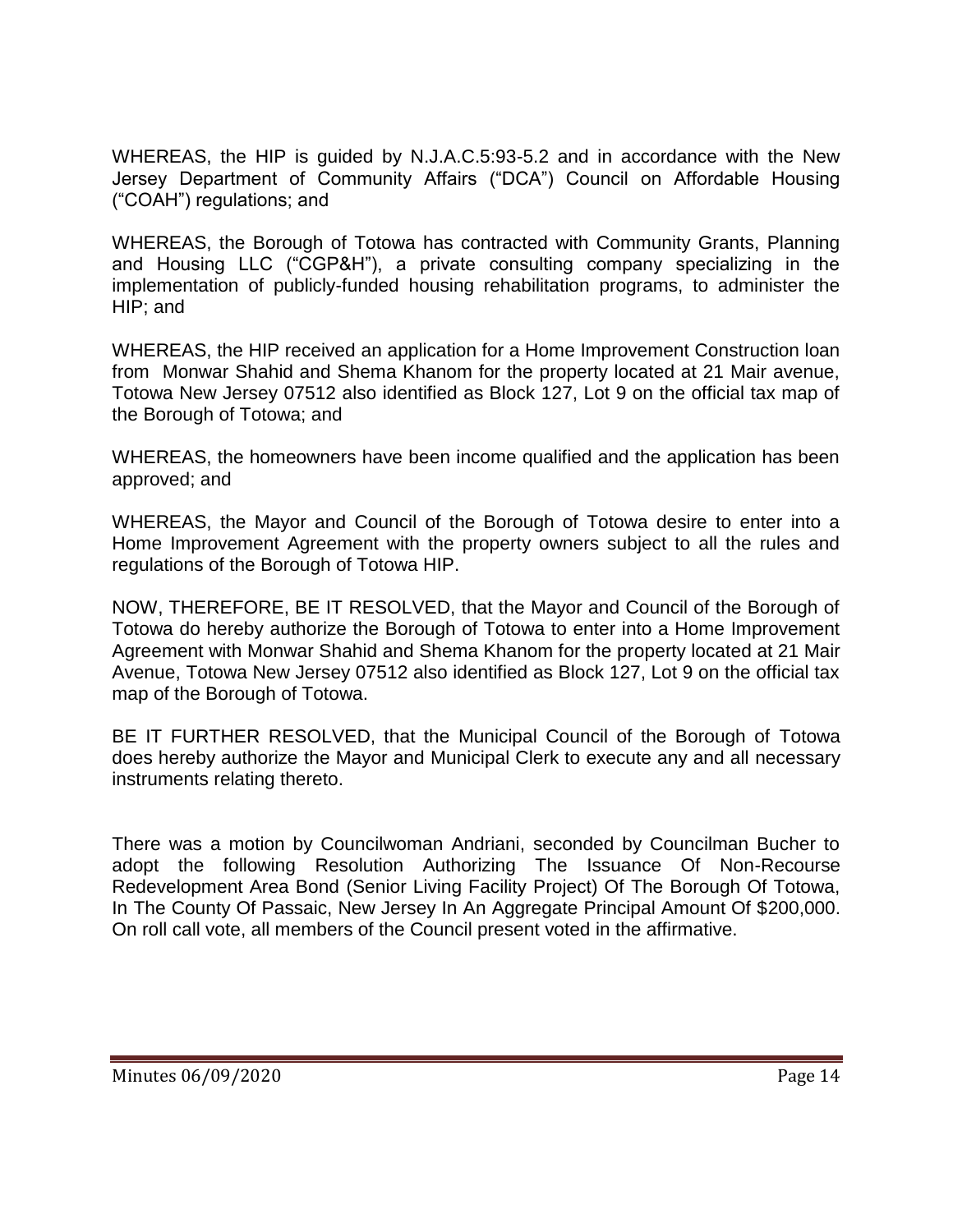## RESOLUTION NO. 78-2020

#### RESOLUTION AUTHORIZING THE ISSUANCE OF NON-RECOURSE REDEVELOPMENT AREA BOND (SENIOR LIVING FACILITY PROJECT) OF THE BOROUGH OF TOTOWA, IN THE COUNTY OF PASSAIC, NEW JERSEY IN AN AGGREGATE PRINCIPAL AMOUNT OF \$200,000

WHEREAS, pursuant to the Local Redevelopment and Housing Law, *N.J.S.A.* 40A:12A-1 *et seq.* (the "Redevelopment Law" or the "Act"), and that certain redevelopment plan adopted on February 23, 2016 (as the same may be amended from time to time, the "Redevelopment Plan") by ordinance of the Council (the "Borough Council") of the Borough of Totowa, a public body corporate and politic of the State of New Jersey (the "Borough"), the Borough and NJDC Urban Renewal, LLC ("NJDC") entered into that certain Redevelopment Agreement dated June 15, 2017, as amended by that certain First Amendment to Redevelopment Agreement, dated January 24, 2018, as further amended by that certain Second Amendment to Redevelopment Agreement, dated February 26, 2019, as further amended by that certain Third Amendment to Redevelopment Agreement, dated August 19, 2019 (as the same may be further amended from time to time, the "Redevelopment Agreement") with respect to a portion of the property then identified as Block 154, Lot 19.03 on the Borough's tax map (the "Project Area") and designated by resolution of the Borough Council as an "area in need of redevelopment" in accordance with the Redevelopment Law; and

WHEREAS, pursuant to the Redevelopment Agreement, a building with approximately 307,000 square feet of assisted living, memory care and senior living space (the "Project"), among other components, will be constructed within the Project Area; and

WHEREAS, subject to the terms and conditions of the Redevelopment Agreement, NJDC intends to transfer its redevelopment rights and obligations with respect to the Project to its affiliate, Sycamore Totowa Urban Renewal, LLC (the "Entity"), an urban renewal entity qualified to do business under the provisions of the Long Term Tax Exemption Law, *N.J.S.A.* 40A:20-1 *et seq.* (the "Exemption Law"); and

WHEREAS, the provisions of the Exemption Law and such other statutes as may be sources of relevant authority, authorize the Borough to accept, in lieu of real property taxes, annual service charges paid by the Entity to the Borough as set forth in such laws (the "Annual Service Charge"); and

WHEREAS, in accordance with the provisions of the Exemption Law, the Entity filed an application with the Borough seeking a tax exemption in connection with the Project; and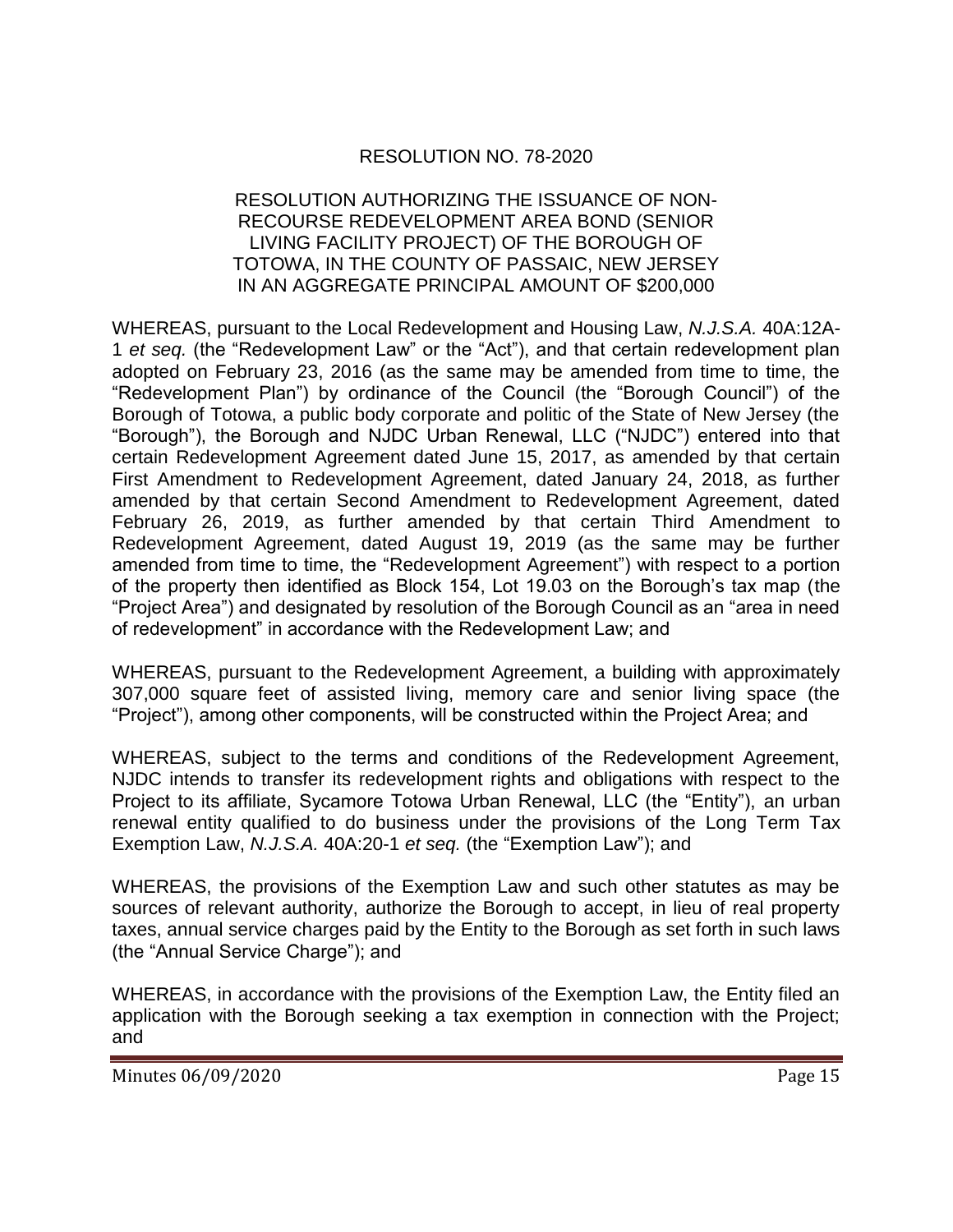WHEREAS, the Borough and the Entity intend to enter into a financial agreement to memorialize the terms and conditions by which the Entity will pay the Annual Service Charge (the "Financial Agreement"); and

WHEREAS, pursuant to the Redevelopment Area Bond Financing Law, *N.J.S.A*. 40A:12A-64 *et seq*. (the "RAB Law"), a municipality may issue bonds to finance redevelopment projects pursuant to a redevelopment plan within an area in need of redevelopment, which bonds may be secured by an annual service charge; and

WHEREAS, pursuant to *N.J.S.A.* 40A:12A-29(a)(3) and *N.J.S.A.* 40A:12A-67(g), the Borough Council authorized by resolution the application to the Local Finance Board (the "Application") for the Borough's issuance of a \$200,000 Non-Recourse Redevelopment Area Bond in support of the Project; and

WHEREAS, on May 13, 2020, the Local Finance Board met, reviewed and approved the Application; and

WHEREAS, as an inducement to the Entity to construct the Project, and in furtherance of the purposes of the Act and the RAB Law, the Borough intends to issue a Non-Recourse Redevelopment Area Bond (Senior Living Facility Project), in the principal amount of \$200,000, in one series (the "Bond"), which Bond shall be secured by a pledge of the Annual Service Charge; and

WHEREAS, the Bond is hereby authorized to be issued and executed and secured by a pledge of the Annual Service Charge for the payment of the principal of the Bond,

NOW, THEREFORE, BE IT RESOLVED BY THE MUNICIPAL COUNCIL OF THE BOROUGH OF TOTOWA, NEW JERSEY AS FOLLOWS:

Section 1. Determination to Issue. To accomplish the purposes and objectives of the Act and the RAB Law, the Borough hereby determines to finance a portion of the costs associated with the Project. To finance a portion of the Project, the Bond is hereby authorized to be issued in the principal amount of \$200,000. The net proceeds from the sale of the Bond shall be paid to the Redeveloper for the Project. The Bond shall be issued in one series, shall be dated its date of delivery, shall not bear interest and shall be payable as to principal as set forth therein. The Bond shall be issued in the form, shall mature and shall have such other details and provisions as are set forth in the form of the Bond attached hereto as Exhibit A. The first principal payment on the Bond shall be on a date which is after the payment of four (4) quarterly Annual Service Charge payments.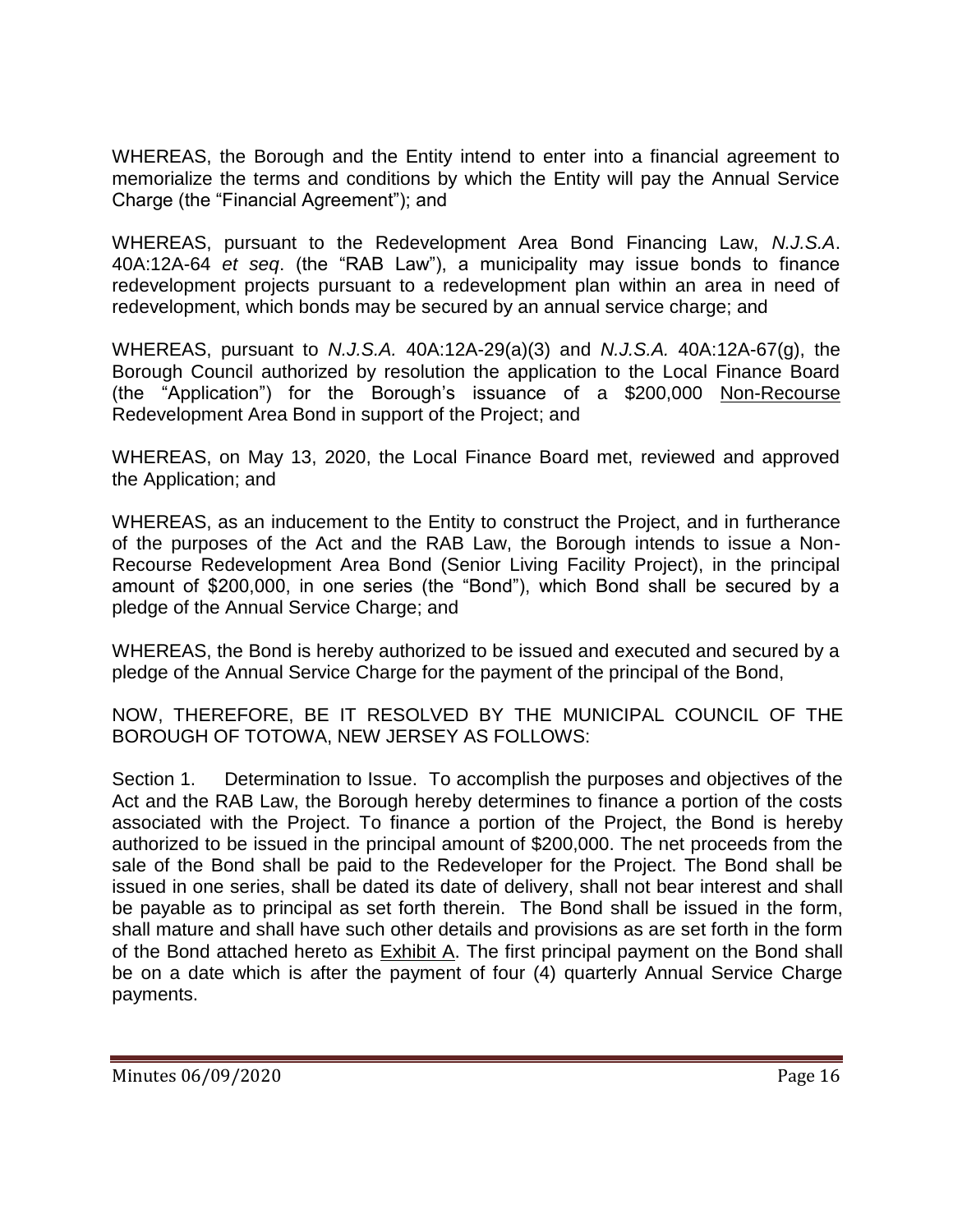Section 2. Bond Constitutes a Special, Limited Obligation. The Bond shall be a special, limited obligation of the Borough, payable solely out of the Annual Service Charge and all such Annual Service Charge is hereby irrevocably pledged to the payment of the Bond. The payment of the principal of the Bond shall be secured by the pledge of the Annual Service Charge and certain rights of the Borough as provided in the Financial Agreement. Neither the members of the Borough Council nor any person executing the Bond issued pursuant to this Resolution, the Act and the RAB Law shall be liable personally for the Bond by reason of the issuance thereof. The Bond shall not be in any way a debt or liability of the Borough other than to the limited extent set forth herein. NEITHER THE FULL FAITH AND CREDIT NOR TAXING POWER OF THE BOROUGH IS PLEDGED TO THE PAYMENT OF THE PRINCIPAL OF THE BOND.

Section 3. Authorization and Execution of Bond. (a) The Bond shall mature not more than thirty (30) years from the date of its issuance and, in any event, not prior to the termination of the Financial Agreement, and shall be issued in an aggregate principal amount of \$200,000. The Bond shall not bear interest. A certificate evidencing the terms of the sale of the Bond to the purchaser (the "Purchaser") shall be executed by the Chief Financial Officer (the "Award Certificate"). (b) The Mayor, Borough Clerk and Chief Financial Officer (each an "Authorized Officer") are each hereby authorized to execute and deliver the Bond on behalf of the Borough. The Bond shall be executed by the Mayor, the Chief Financial Officer and the Borough Clerk and shall be issued in the form of one physical certificate registered in the name of the Purchaser.

Section 4. Delivery of the Bond. Following execution of the Bond, each Authorized Officer is hereby authorized to deliver the Bond to the Purchaser against receipt of the purchase price or unpaid balance thereof (the "Closing"). At the Closing, the Borough shall distribute the net proceeds from the sale and issuance of the Bond to the Redeveloper in order to pay costs associated with the Project.

Section 5. Conditions Precedent to Issuance of the Bonds. The obligations of the Borough and the Purchaser to consummate the transactions contemplated hereby are subject to (i) the execution and delivery of the Bond, the Financial Agreement, the Redevelopment Agreement and any instruments executed in connection herewith or therewith, and all amendments and modifications thereto, which shall be in full force and effect on and as of the date of issuance of the Bond and shall be in form and substance satisfactory to the Borough and the Purchaser and no default or event of default (however denominated) shall exist under any such documents and (ii) such financing statements, legal opinions, certificates and other documents as the Purchaser and bond counsel to the Borough may reasonably deem necessary to evidence compliance by the Borough and the Purchaser with the Bond, Financial Agreement and Redevelopment Agreement.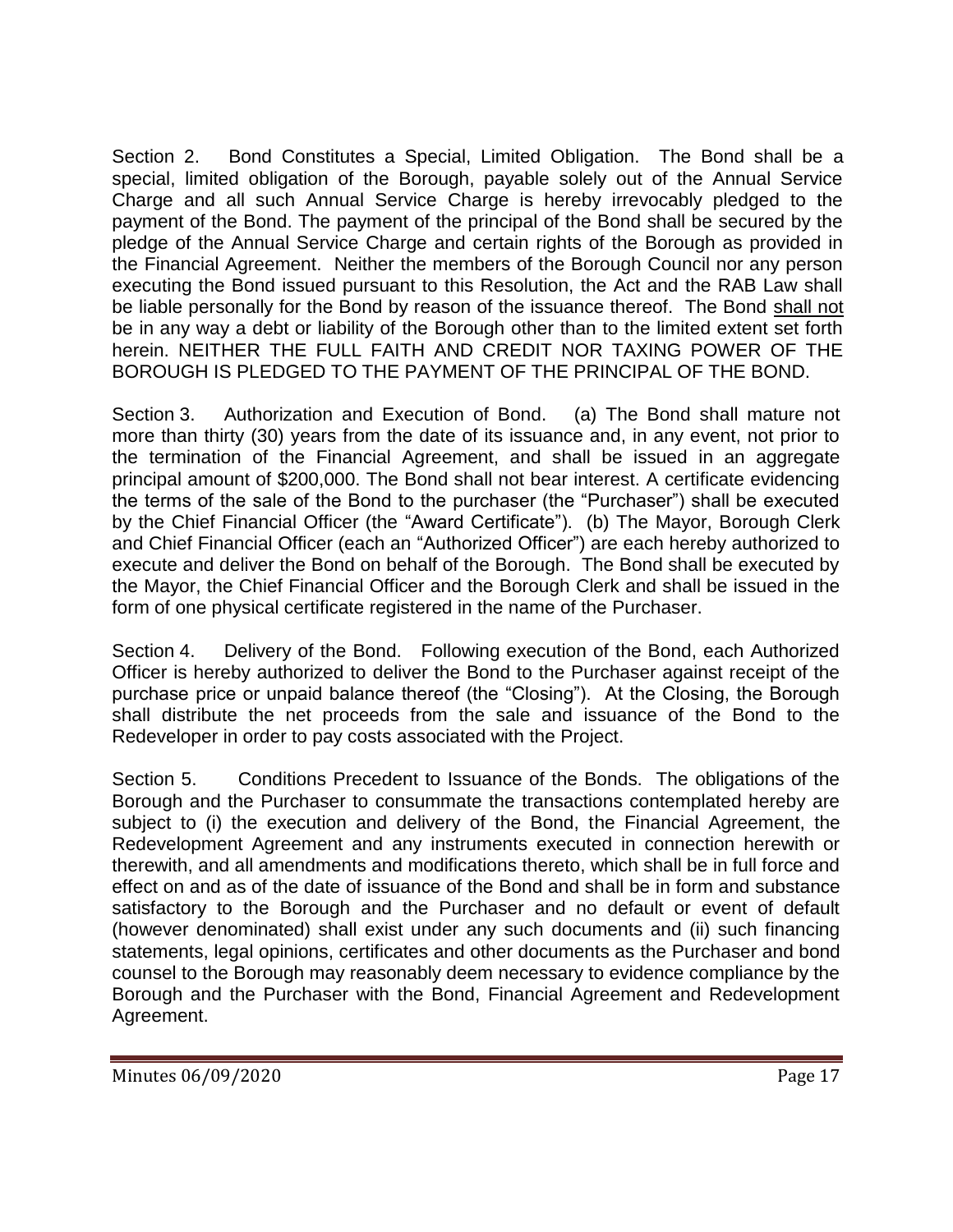Section 6. Transfer of Bond. The Bond may only be transferred to (a) an affiliate of the Purchaser, (b) a trust or custodial arrangement established by the Purchaser or one of its affiliates, the owners of the beneficial interests in which are limited to qualified institutional buyers, as defined in Rule 144A promulgated under the Securities Act of 1933, as amended, or (c) to a Person that is a qualified institutional buyer and a commercial bank having capital and surplus of \$5,000,000,000 or more; each of which has executed and delivered to the Borough an Investor Letter in the form of Exhibit B attached hereto.

Section 7. Limitations of Liability of Borough. The Borough shall not incur any responsibility with respect to the Bond other than in connection with the duties or obligations explicitly set forth herein, in the Bond and in the Financial Agreement. No provision of this Resolution, the Bond, the Financial Agreement or any agreement, document, instrument or certificate executed, delivered or approved in connection with the issuance, sale, delivery or administration of the Bond shall require the Borough to expend or risk its own general funds, the obligations and liabilities of the Borough hereunder being payable solely from the Annual Service Charge. In the event of any default by the Borough hereunder, the liability of the Borough to any person who shall be the registered owner of the Bond (the "Bondholder") shall be enforceable only against the Annual Service Charge that may be made available for such purposes under the RAB Law, and there shall be no other recourse for damages by the Bondholder against the Borough, its officers, members, agents and employees, or any of the property now or hereafter owned by it or them.

Section 8. Certain Actions of the Borough. The Borough covenants to take such action as the Bondholder shall reasonably request, in order that the Bondholder may realize the benefits of the right to receive the Annual Service Charge; such actions may include, but shall not be limited to, conducting an *in rem* tax foreclosure action in accordance with the provisions of *N.J.S.A.* 54:5-1 *et seq*. Upon the happening and continuance of any Default as defined in the Financial Agreement, upon receipt of the written request of the Bondholder, the Borough shall proceed to protect and enforce its rights and the rights of the Bondholder under the laws of the State of New Jersey and the terms of the Financial Agreement, by such suits, actions or special proceedings in equity or at law, including, without limitation, directing the Borough to commence an *in rem* tax foreclosure pursuant to the Financial Agreement or mandamus, or by proceedings in the office of any board or office having jurisdiction, either for the specific performance of any covenant, condition or agreement contained in the Bond or the Financial Agreement or for the enforcement of any proper legal or equitable remedy. Only the Borough can undertake the sale of tax sale certificates, and in the same manner, and at the same time, as generally applicable for unpaid taxes due and owing to the Borough, subject to all applicable laws (including bankruptcy laws) necessary to realize the collection of the pledged Annual Service Charge remaining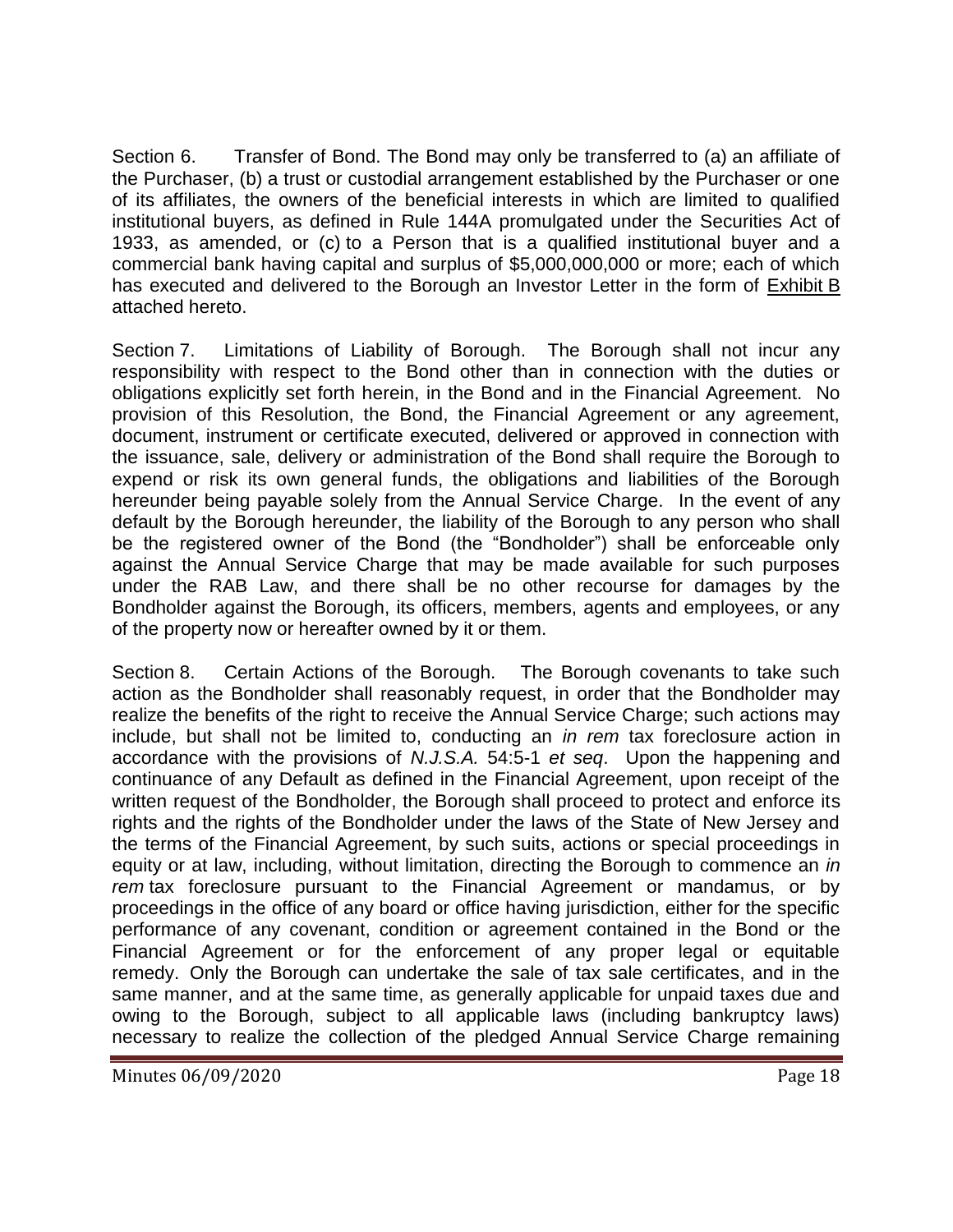unpaid in accordance with the Financial Agreement. If the Bondholder shall have proceeded to enforce the rights of the Bondholder under the Bond and the Financial Agreement and such proceedings shall have been discontinued or abandoned for any reason or shall have been determined adversely to the Bondholder, then the Bondholder shall be restored to its position and rights hereunder, and all rights, remedies and powers of the Bondholder shall continue as though no such proceedings had taken place.

Section 9. Incidental Action. Each Authorized Officer is hereby authorized to execute and deliver such other papers, instruments, certificates, opinions, affidavits and documents, and to take such other action as may be necessary or appropriate in order to carry out the purpose of this Resolution, including effectuating the execution and delivery of any closing certificates required in connection with the issuance of the Bond, and the issuance and sale of the Bond, all in accordance with the foregoing sections hereof.

Section 10. Independent Determination by Purchaser. The Bond authorized herein is being issued to the Purchaser with the understanding that it is being held for the Purchaser's own account and that the Purchaser has made its own independent investigation and judgment about the credit and security for the payment of such Bond. Any sale or assignment by the Purchaser of such Bond shall be on the same terms and conditions as set forth herein. The Borough will act as the paying agent for the Bond. Pursuant to the terms of the Financial Agreement, the Borough will collect the Annual Service Charge in quarterly installments on February 1, May 1, August 1 and November 1 and, on each date and upon receipt of each such quarterly installment, will deposit one-fourth of the principal amount of the Bond due on the next succeeding principal payment date into a separate trust account for the benefit of the Purchaser or subsequent Bondholder, as the case may be. The Borough shall make payment to the Purchaser, or subsequent Bondholder, as the case may be, of the principal amount of the Bond due, out of the Annual Service Charge. In the event of a Default (as defined in the Financial Agreement) resulting from the failure of the Entity to pay the Annual Service Charge payment then due and owing, the Borough will determine the amount of the Annual Service Charge shortfall and shall deposit a pro rata amount of the quarterly Annual Service Charge into the trust account for the benefit of the Purchaser, or subsequent Bondholder, as the case may be; subject to payment of the County Share (as such term is defined in the Financial Agreement).

Section 11. Construction. If any one of more of the provisions of this Resolution or the Bond issued hereunder shall for any reason be held illegal or invalid, such illegality or invalidity shall not affect any other provision of this Resolution, and the Bond shall be construed and enforced as if such illegal or invalid provision had not been contained therein.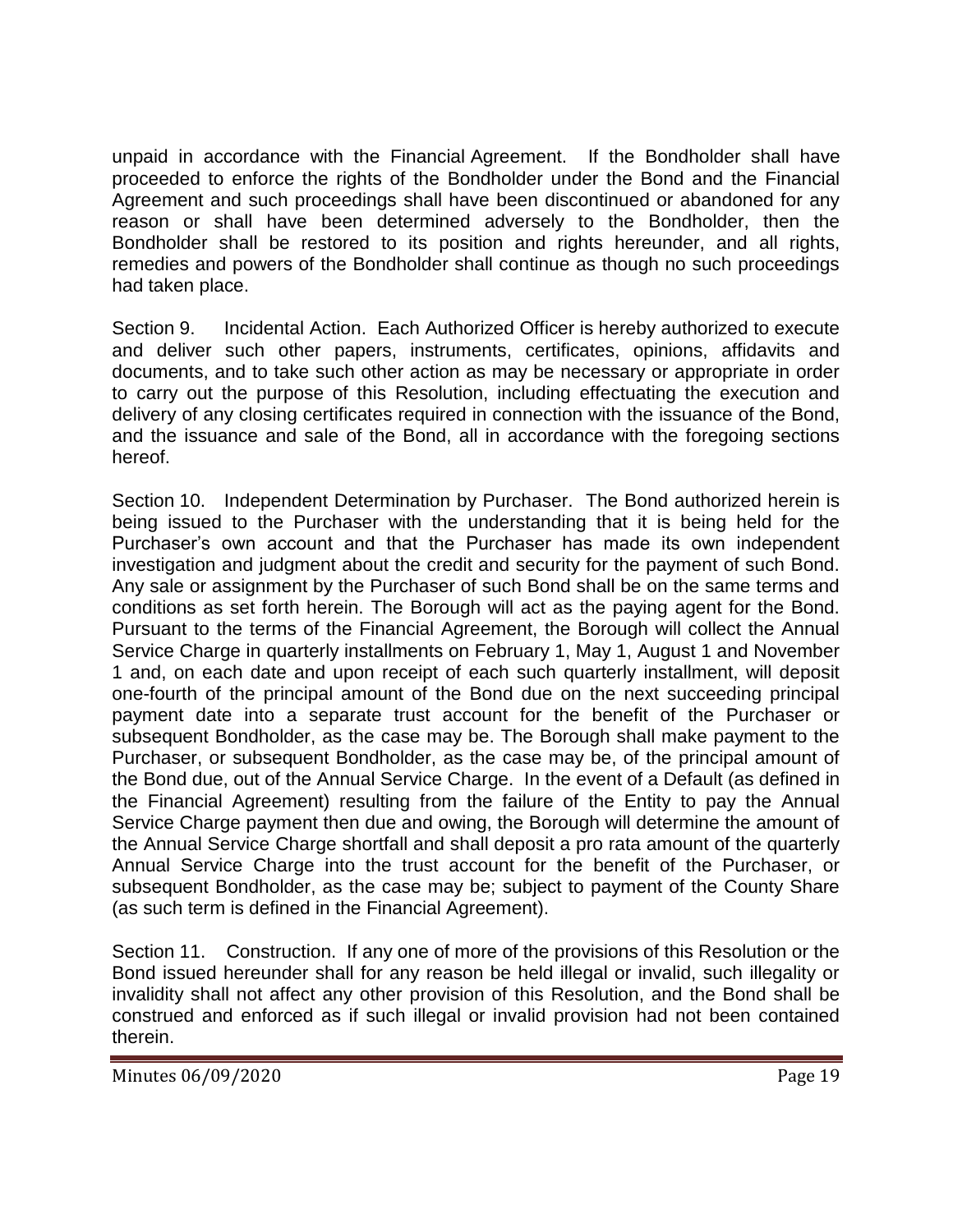Section 12. Effective Date. This Resolution shall take effect immediately upon adoption.

COMMITTEE ON LEGISLATION & ORDINANCES:

There was a motion by Councilwoman Palazzo, seconded by Councilman Picarelli to introduce on first reading and advertise for public hearing the following entitled ordinance. On roll call vote, all members of the Council present voted in the affirmative.

### **ORDINANCE NO. 08-2020**

## **A CAPITAL ORDINANCE APPROPRIATING THE SUM OF \$2,454,192 FOR VARIOUS IMPROVEMENTS AND ACQUISITIONS TO BE UNDERTAKEN BY THE BOROUGH OF TOTOWA**

There was a motion by Councilwoman Palazzo, seconded by Councilman Picarelli to adopt the following Resolution Authorizing Special Outdoor Dining Permits During The COVID-19 Crisis. On roll call vote, all members of the Council present voted in the affirmative.

## RESOLUTION NO. 79-2020

### RESOLUTION AUTHORIZING SPECIAL OUTDOOR DINING PERMITS DURING THE COVID-19 CRISIS

WHEREAS, SARS-CoV-2 is the virus that causes Coronavirus Disease 19 ("Covid-19"), a contagious and at times fatal, respiratory disease; and

WHEREAS, by Executive Order No. 103 dated March 9, 2020, Governor Phil Murphy declared a Public Health Emergency and State of Emergency in the State of New Jersey in response to the Covid-19 outbreak; and

WHEREAS, by Executive Order No. 107 dated March 21, 2020, Governor Murphy further ordered that all residents of the State of New Jersey were to remain at home and closed all non-essential businesses; and

WHEREAS, the Covid-19 Pandemic and shutting of businesses has had a significant negative impact on the food and beverage establishments in the Borough of Totowa; and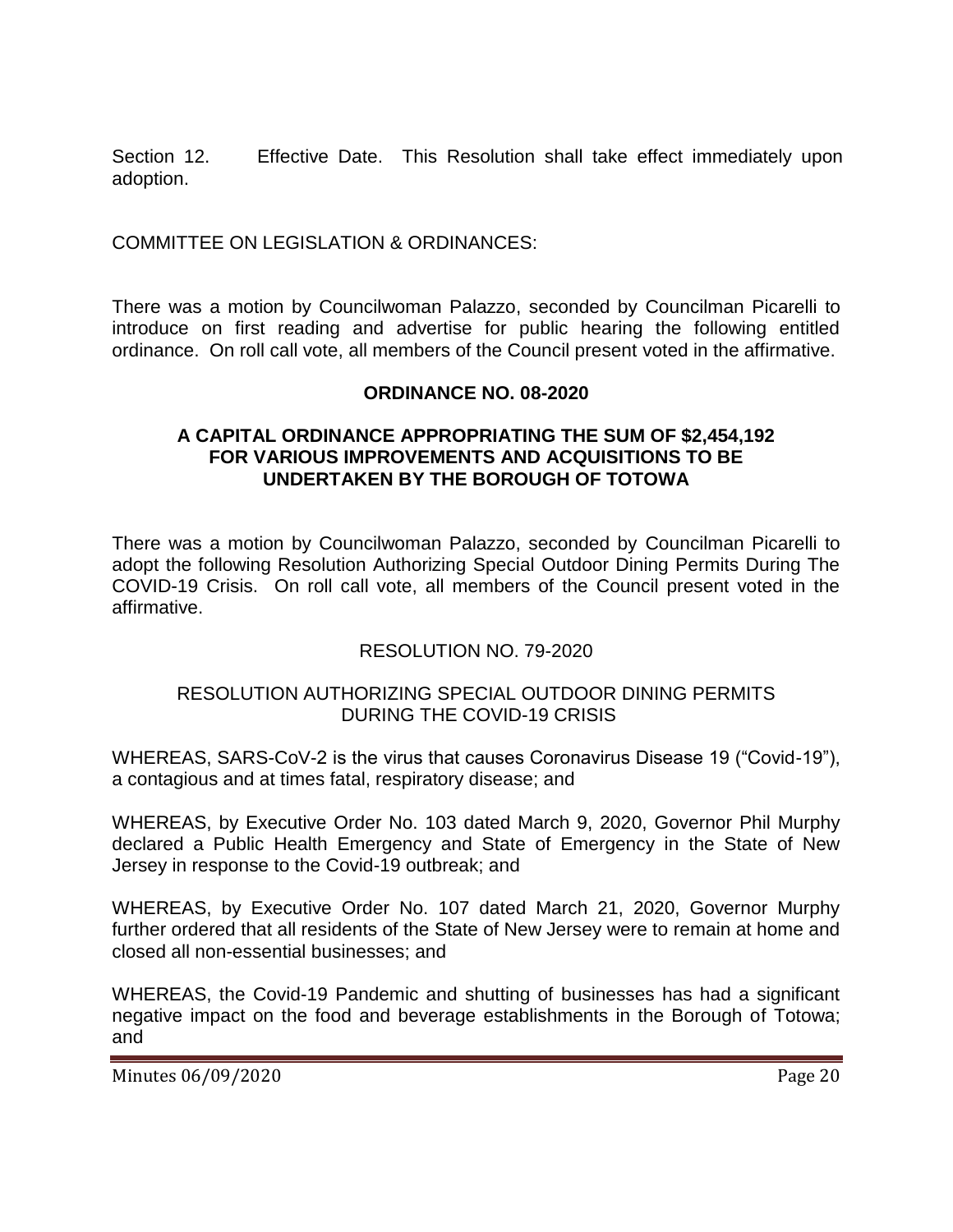WHEREAS, by Executive Order No. 150 dated June 10, 2020, Governor Murphy temporarily authorized restaurants, bars and other food and beverage establishments to provide in-person outdoor service in accordance with CDC and State of New Jersey Department of Health ("DOH") guidelines; and

WHEREAS, Executive Order No. 150 further recognizes that municipalities are in the best position to make decisions on allowing restaurants or bars to expand their service footprint on their property or into adjacent areas in ways that still comport with public safety; and

WHEREAS, the Borough of Totowa has established a Temporary Special Outdoor Dining Permit Application and protocol to be utilized during the crisis wherein businesses engaged in serving food and/or drinks can extend their services and sales to outdoor areas in the vicinity of their enclosed businesses; and

WHEREAS, the Mayor and Council of the Borough of Totowa are desirous of supporting businesses in this time of crisis and have determined that all municipal fees associated with the Temporary Special Outdoor Dining Permit shall be waived.

NOW THEREFORE BE IT RESOLVED, that the Mayor and Council of the Borough of Totowa do hereby authorize the following:

- 1. In furtherance of the aforesaid goals, a Special Temporary Outdoor Dining Permit may be issued to businesses engaged in the service and sale of food and/or drink to use privately owned outdoor public spaces adjacent to or in the vicinity of the said enclosed businesses subject to the regulations set forth hereafter.
- 2. Application for Permit: A person or organization seeking issuance of a permit shall file an application for approval and shall furnish the following information:
	- a. The name, address and contact information for the business entity providing services.
	- b. A sketch and/or plan showing the location of the proposed outdoor dining area.
	- c. Proof of compliance with the requirements of any State, County or local governmental agency with jurisdiction over the type of the expanded outdoor dining area.
	- d. Written approval from the owner of the space or area to be utilized.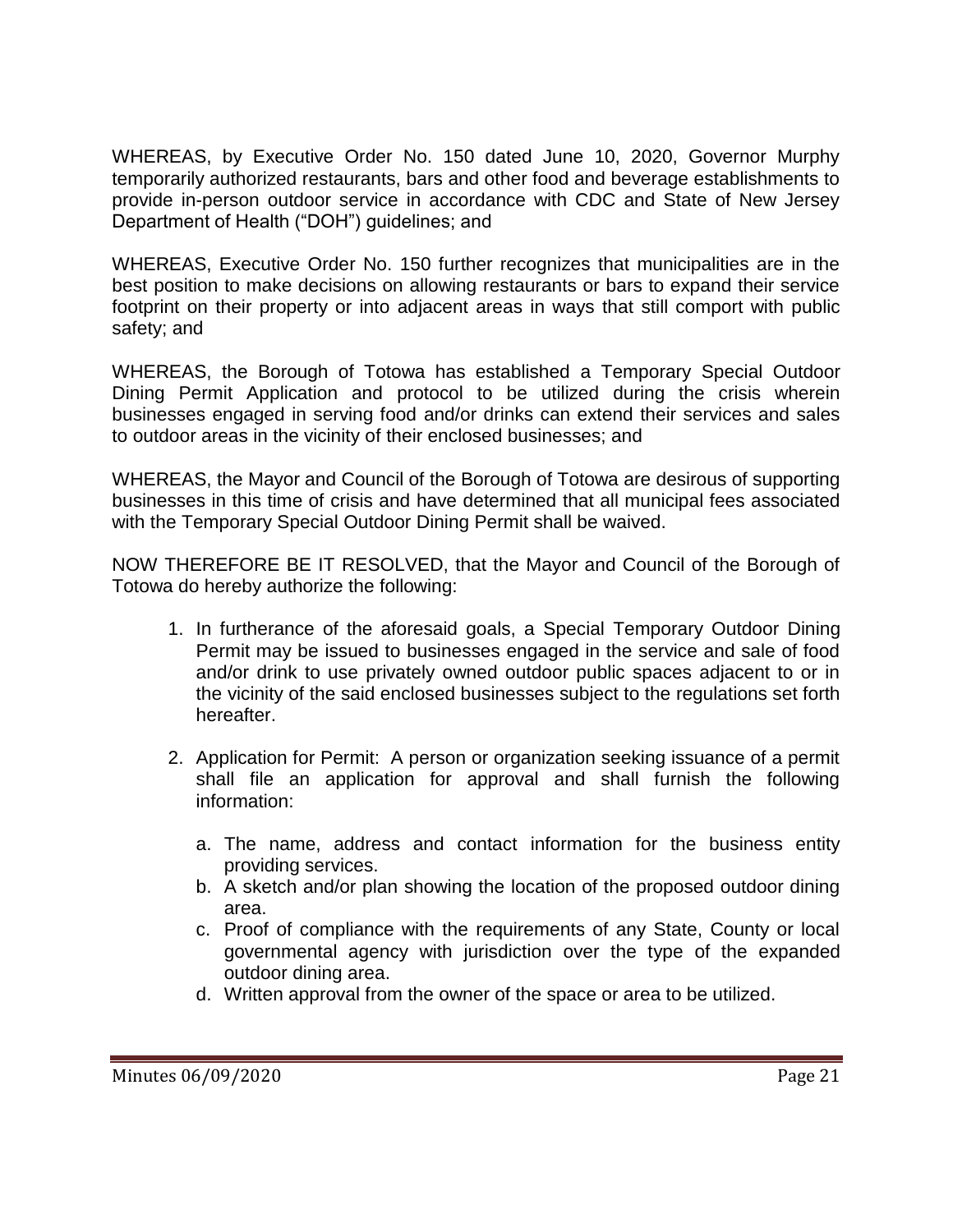- e. Evidence that the expanded area will not interfere with pedestrians or vehicle traffic or interfere with the operation of other businesses in the vicinity.
- f. The applicant shall submit a copy of an insurance policy or certificate of insurance, issued by a company duly authorized to transact business under the laws of the State of New Jersey, providing for the payment of not less than \$500,000.00 and naming the Borough of Totowa as an additional insured.

There was a motion by Councilwoman Palazzo, seconded by Councilman Picarelli to adopt the following Resolution Authorizing Special ABC Petition To Extend Licensed Premises Permits During The COVID-19 Crisis. On roll call vote, all members of the Council present voted in the affirmative.

# RESOLUTION NO. 80-2020

## RESOLUTION AUTHORIZING SPECIAL ABC PETITION TO EXTEND LICENSED PREMISES PERMITS DURING THE COVID-19 CRISIS

WHEREAS, SARS-CoV-2 is the virus that causes Coronavirus Disease 19 ("Covid-19"), a contagious and at times fatal, respiratory disease; and

WHEREAS, by Executive Order No. 103 dated March 9, 2020, Governor Phil Murphy declared a Public Health Emergency and State of Emergency in the State of New Jersey in response to the Covid-19 outbreak; and

WHEREAS, by Executive Order No. 107 dated March 21, 2020, Governor Murphy further ordered that all residents of the State of New Jersey were to remain at home and closed all non-essential businesses; and

WHEREAS, the Covid-19 Pandemic and the shutting of businesses has had a significant negative impact on the food and beverage establishments in the Borough of Totowa; and

WHEREAS, by Executive Order No. 150 dated June 10, 2020, Governor Murphy authorized restaurants, bars and other food and beverage establishments to provide inperson outdoor service in accordance with CDC and State of New Jersey Department of Health ("DOH") guidelines; and